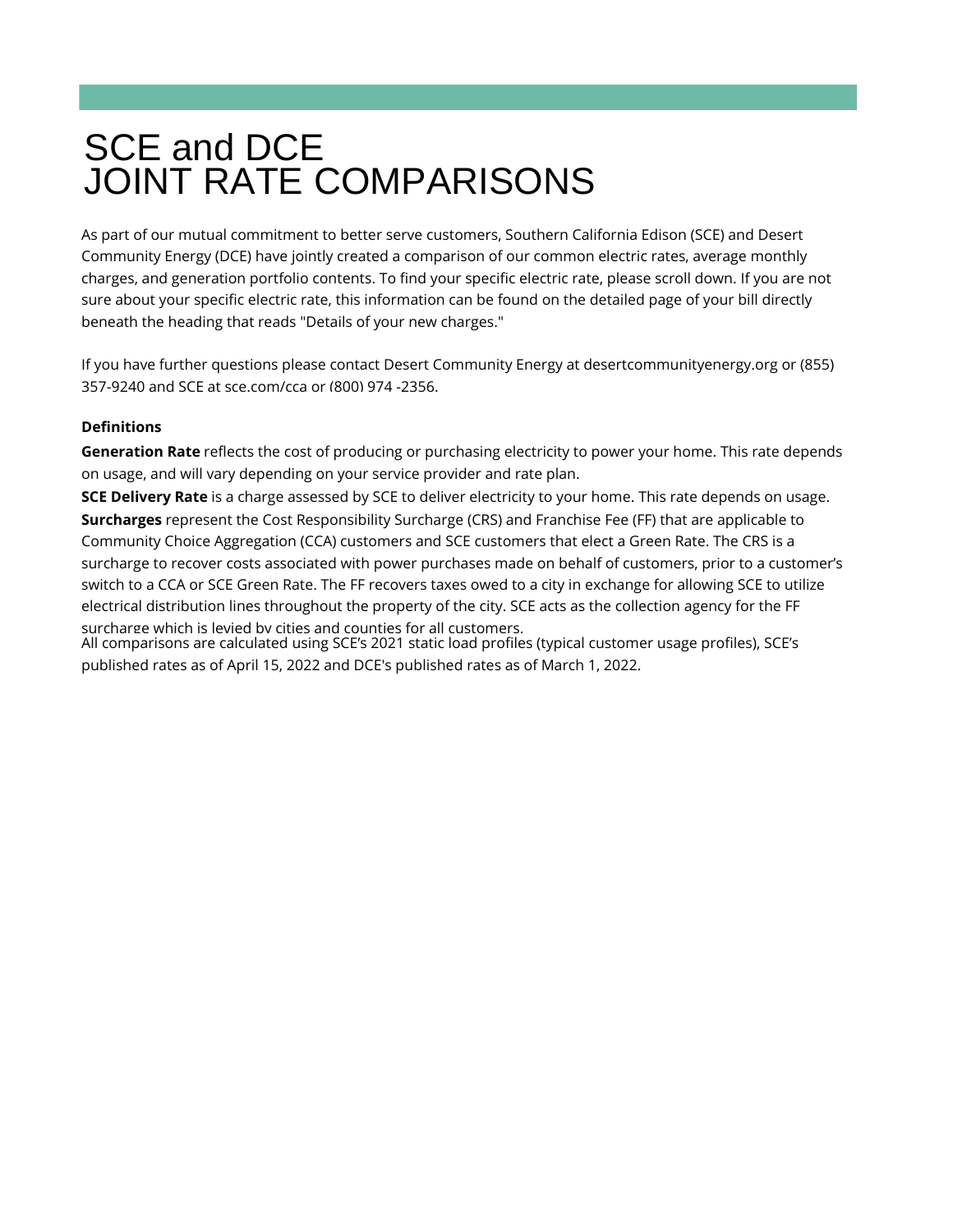#### RESIDENTIAL

Monthly Usage: 564 kWh

SCE rates are current as of April 15, 2022. DCE rates are current as of March 1, 2022.

Monthly Usage: 564 kWh

SCE rates are current as of April 15, 2022. DCE rates are current as of March 1, 2022.

| <b>DOMESTIC</b>           | <b>SCE</b> | <b>SCE</b><br><b>Green Rate</b><br>(50% Renewable) | <b>SCE</b><br>Green Rate<br>(100% Renewable) | <b>DCE</b><br>(Desert Saver) | <b>DCE</b><br>(Desert Saver<br><b>CARE/FERA)</b> | <b>DCE</b><br>(100% Carbon Free) |
|---------------------------|------------|----------------------------------------------------|----------------------------------------------|------------------------------|--------------------------------------------------|----------------------------------|
| Generation Rate           | \$0.11259  | \$0.10051                                          | \$0.08843                                    | \$0.11045                    | <b>NA</b>                                        | \$0.15425                        |
| SCE Delivery Rate         | \$0.19089  | \$0.19089                                          | \$0.19089                                    | \$0.18437                    | <b>NA</b>                                        | \$0.18437                        |
| Surcharges                | \$0.00000  | \$0.00656                                          | \$0.01312                                    | \$0.00753                    | <b>NA</b>                                        | \$0.00753                        |
| Total Costs               | \$0.30348  | \$0.29796                                          | \$0.29244                                    | \$0.30235                    | <b>NA</b>                                        | \$0.34615                        |
| Average Monthly Bill (\$) | \$171.16   | \$168.05                                           | \$164.94                                     | \$170.53                     | <b>NA</b>                                        | \$195.23                         |

Monthly Usage: 564 kWh

SCE rates are current as of April 15, 2022. DCE rates are current as of March 1, 2022.

Monthly Usage: 564 kWh

| D-CARE                    | <b>SCE</b> | <b>SCE</b><br><b>Green Rate</b><br>(50% Renewable) | <b>SCE</b><br><b>Green Rate</b><br>(100% Renewable) | <b>DCE</b><br>(Desert Saver) | <b>DCE</b><br>(Desert Saver<br><b>CARE/FERA)</b> | <b>DCE</b><br>(100% Carbon Free) |
|---------------------------|------------|----------------------------------------------------|-----------------------------------------------------|------------------------------|--------------------------------------------------|----------------------------------|
| Generation Rate           | \$0.11259  | \$0.10051                                          | \$0.08843                                           | <b>NA</b>                    | \$0.11045                                        | <b>NA</b>                        |
| SCE Delivery Rate         | \$0.09250  | \$0.09250                                          | \$0.09250                                           | <b>NA</b>                    | \$0.08598                                        | <b>NA</b>                        |
| Surcharges                | \$0.00000  | \$0.00656                                          | \$0.01312                                           | <b>NA</b>                    | \$0.00753                                        | <b>NA</b>                        |
| Total Costs               | \$0.20509  | \$0.19957                                          | \$0.19405                                           | <b>NA</b>                    | \$0.20396                                        | <b>NA</b>                        |
| Average Monthly Bill (\$) | \$115.67   | \$112.56                                           | \$109.44                                            | <b>NA</b>                    | \$115.03                                         | <b>NA</b>                        |

SCE rates are current as of April 15, 2022. DCE rates are current as of March 1, 2022.

| D-FERA                    | <b>SCE</b> | <b>SCE</b><br><b>Green Rate</b><br>(50% Renewable) | <b>SCE</b><br>Green Rate<br>(100% Renewable) | <b>DCE</b><br>(Desert Saver) | <b>DCE</b><br>(Desert Saver<br><b>CARE/FERA)</b> | <b>DCE</b><br>(100% Carbon Free) |
|---------------------------|------------|----------------------------------------------------|----------------------------------------------|------------------------------|--------------------------------------------------|----------------------------------|
| Generation Rate           | \$0.11259  | \$0.10051                                          | \$0.08843                                    | <b>NA</b>                    | \$0.11045                                        | <b>NA</b>                        |
| SCE Delivery Rate         | \$0.13536  | \$0.13536                                          | \$0.13536                                    | <b>NA</b>                    | \$0.12884                                        | <b>NA</b>                        |
| Surcharges                | \$0.00000  | \$0.00656                                          | \$0.01312                                    | <b>NA</b>                    | \$0.00753                                        | <b>NA</b>                        |
| Total Costs               | \$0.24795  | \$0.24243                                          | \$0.23691                                    | <b>NA</b>                    | \$0.24682                                        | <b>NA</b>                        |
| Average Monthly Bill (\$) | \$139.84   | \$136.73                                           | \$133.62                                     | <b>NA</b>                    | \$139.21                                         | <b>NA</b>                        |

This rate comparison represents similar comparisons for D-FERA-SDP, D-FERA-SDP-O, DE-FERA, D-FERA, D-FERA-E, D-FERA-S DP, D-FERA-SDP-O, DM-FERA

| <b>TOU-D-A</b>            | <b>SCE</b> | <b>SCE</b><br><b>Green Rate</b><br>(50% Renewable) | <b>SCE</b><br><b>Green Rate</b><br>(100% Renewable) | <b>DCE</b><br>(Desert Saver) | <b>DCE</b><br>(Desert Saver<br><b>CARE/FERA)</b> | <b>DCE</b><br>(100% Carbon Free) |
|---------------------------|------------|----------------------------------------------------|-----------------------------------------------------|------------------------------|--------------------------------------------------|----------------------------------|
| <b>Generation Rate</b>    | \$0.11399  | \$0.10191                                          | \$0.08983                                           | \$0.11082                    | <b>NA</b>                                        | \$0.15476                        |
| SCE Delivery Rate         | \$0.19458  | \$0.19458                                          | \$0.19458                                           | \$0.18806                    | <b>NA</b>                                        | \$0.18806                        |
| Surcharges                | \$0.00000  | \$0.00656                                          | \$0.01312                                           | \$0.00754                    | <b>NA</b>                                        | \$0.00754                        |
| <b>Total Costs</b>        | \$0.30857  | \$0.30305                                          | \$0.29753                                           | \$0.30641                    | <b>NA</b>                                        | \$0.35035                        |
| Average Monthly Bill (\$) | \$174.03   | \$170.92                                           | \$167.81                                            | \$172.82                     | <b>NA</b>                                        | \$197.60                         |

This rate comparison represents similar comparisons for TOU-D-A-SDP, TOU-D-A-SDP-O, TOU-D-A-SDP, TOU-DE-A, TOU-DE-A-SDP, TOU-DEA-SDPO

This rate comparison represents similar comparisons for D‐SDP, D‐SDP‐O, DE, DE‐SDP, DE‐SDP‐O, DM, DMS‐1, DMS‐2, DMS‐3

This rate comparison represents similar comparisons for DM-CARE, D-CARE-SDP, D-CARE-SDP-O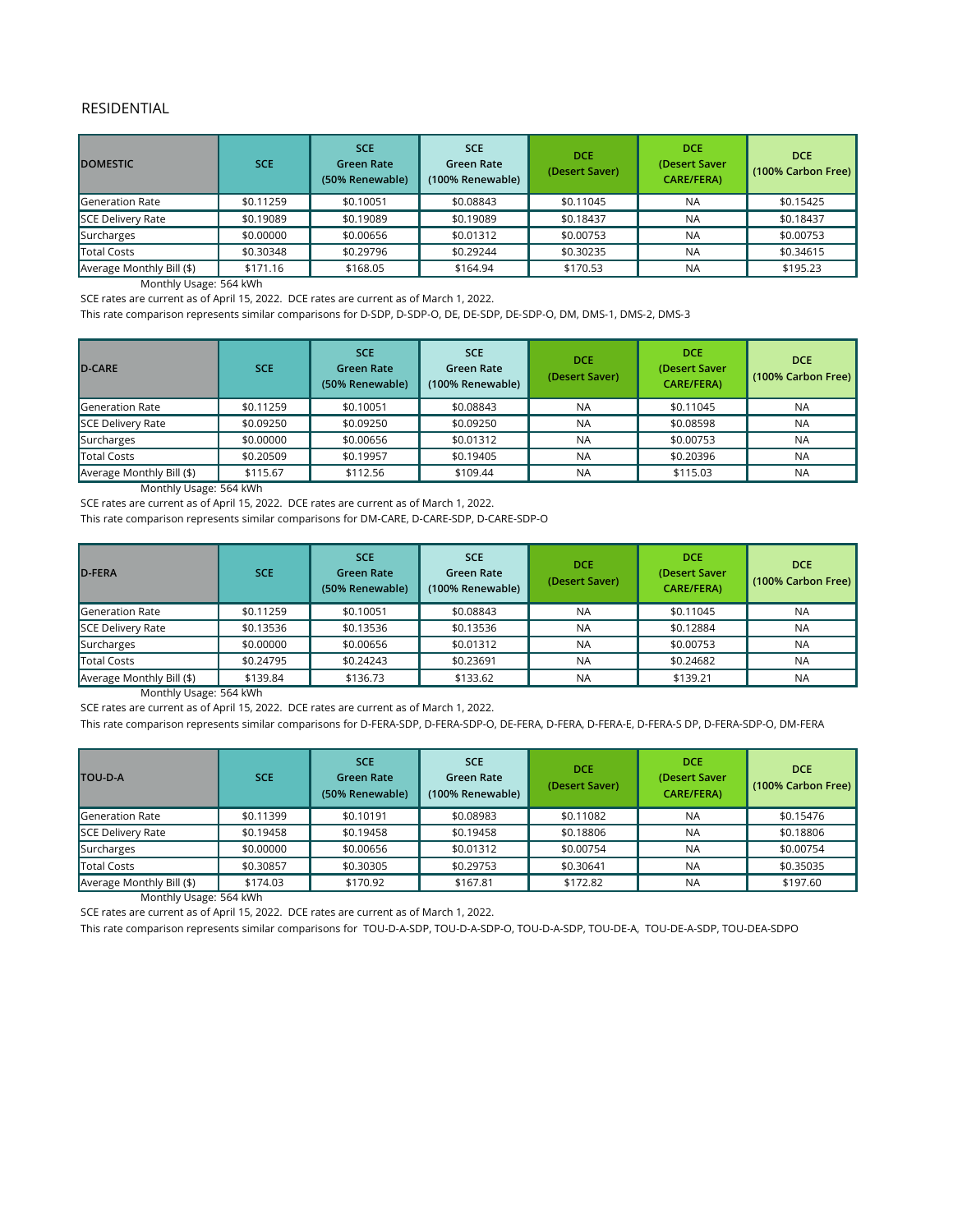SCE rates are current as of April 15, 2022. DCE rates are current as of March 1, 2022.

Monthly Usage: 564 kWh

SCE rates are current as of April 15, 2022. DCE rates are current as of March 1, 2022.

| <b>TOU-D-A-CARE</b>       | <b>SCE</b> | <b>SCE</b><br><b>Green Rate</b><br>(50% Renewable) | SCE.<br>Green Rate<br>(100% Renewable) | <b>DCE</b><br>(Desert Saver) | <b>DCE</b><br>(Desert Saver<br><b>CARE/FERA)</b> | <b>DCE</b><br>(100% Carbon Free) |
|---------------------------|------------|----------------------------------------------------|----------------------------------------|------------------------------|--------------------------------------------------|----------------------------------|
| Generation Rate           | \$0.11399  | \$0.10191                                          | \$0.08983                              | <b>NA</b>                    | \$0.11082                                        | <b>NA</b>                        |
| <b>SCE Delivery Rate</b>  | \$0.09474  | \$0.09474                                          | \$0.09474                              | <b>NA</b>                    | \$0.08822                                        | <b>NA</b>                        |
| Surcharges                | \$0.00000  | \$0.00656                                          | \$0.01312                              | <b>NA</b>                    | \$0.00754                                        | <b>NA</b>                        |
| <b>Total Costs</b>        | \$0.20873  | \$0.20321                                          | \$0.19769                              | <b>NA</b>                    | \$0.20657                                        | <b>NA</b>                        |
| Average Monthly Bill (\$) | \$117.72   | \$114.61                                           | \$111.50                               | <b>NA</b>                    | \$116.51                                         | <b>NA</b>                        |

Monthly Usage: 564 kWh

SCE rates are current as of April 15, 2022. DCE rates are current as of March 1, 2022.

| <b>TOU-D-A-FERA</b>       | <b>SCE</b> | <b>SCE</b><br><b>Green Rate</b><br>(50% Renewable) | <b>SCE</b><br>Green Rate<br>(100% Renewable) | <b>DCE</b><br>(Desert Saver) | <b>DCE</b><br>(Desert Saver<br><b>CARE/FERA)</b> | <b>DCE</b><br>(100% Carbon Free) |
|---------------------------|------------|----------------------------------------------------|----------------------------------------------|------------------------------|--------------------------------------------------|----------------------------------|
| Generation Rate           | \$0.11399  | \$0.10191                                          | \$0.08983                                    | <b>NA</b>                    | \$0.11082                                        | <b>NA</b>                        |
| <b>SCE Delivery Rate</b>  | \$0.13811  | \$0.13811                                          | \$0.13811                                    | <b>NA</b>                    | \$0.13159                                        | <b>NA</b>                        |
| Surcharges                | \$0.00000  | \$0.00656                                          | \$0.01312                                    | <b>NA</b>                    | \$0.00754                                        | <b>NA</b>                        |
| Total Costs               | \$0.25210  | \$0.24658                                          | \$0.24106                                    | <b>NA</b>                    | \$0.24994                                        | <b>NA</b>                        |
| Average Monthly Bill (\$) | \$142.18   | \$139.07                                           | \$135.96                                     | <b>NA</b>                    | \$140.97                                         | <b>NA</b>                        |

Monthly Usage: 564 kWh

SCE rates are current as of April 15, 2022. DCE rates are current as of March 1, 2022.

| TOU-D-B                   | <b>SCE</b> | <b>SCE</b><br><b>Green Rate</b><br>(50% Renewable) | <b>SCE</b><br><b>Green Rate</b><br>(100% Renewable) | <b>DCE</b><br>(Desert Saver) | <b>DCE</b><br>(Desert Saver<br><b>CARE/FERA)</b> | <b>DCE</b><br>(100% Carbon Free) |
|---------------------------|------------|----------------------------------------------------|-----------------------------------------------------|------------------------------|--------------------------------------------------|----------------------------------|
| Generation Rate           | \$0.11490  | \$0.10282                                          | \$0.09074                                           | \$0.11090                    | <b>NA</b>                                        | \$0.15488                        |
| SCE Delivery Rate         | \$0.19796  | \$0.19796                                          | \$0.19796                                           | \$0.19144                    | <b>NA</b>                                        | \$0.19144                        |
| Surcharges                | \$0.00000  | \$0.00656                                          | \$0.01312                                           | \$0.00754                    | <b>NA</b>                                        | \$0.00754                        |
| Total Costs               | \$0.31286  | \$0.30734                                          | \$0.30182                                           | \$0.30988                    | <b>NA</b>                                        | \$0.35385                        |
| Average Monthly Bill (\$) | \$176.45   | \$173.34                                           | \$170.23                                            | \$174.77                     | <b>NA</b>                                        | \$199.57                         |

This rate comparison represents similar comparisons for TD-A-C-SDP, TD-A-C-SO, TOU-D-A-CARE, TOU-D-A-C

| <b>TOU-D-B-CARE</b>       | <b>SCE</b> | <b>SCE</b><br><b>Green Rate</b><br>(50% Renewable) | <b>SCE</b><br><b>Green Rate</b><br>(100% Renewable) | <b>DCE</b><br>(Desert Saver) | <b>DCE</b><br>(Desert Saver<br><b>CARE/FERA)</b> | <b>DCE</b><br>(100% Carbon Free) |
|---------------------------|------------|----------------------------------------------------|-----------------------------------------------------|------------------------------|--------------------------------------------------|----------------------------------|
| Generation Rate           | \$0.11490  | \$0.10282                                          | \$0.09074                                           | <b>NA</b>                    | \$0.11090                                        | <b>NA</b>                        |
| SCE Delivery Rate         | \$0.09689  | \$0.09689                                          | \$0.09689                                           | <b>NA</b>                    | \$0.09037                                        | <b>NA</b>                        |
| Surcharges                | \$0.00000  | \$0.00656                                          | \$0.01312                                           | <b>NA</b>                    | \$0.00754                                        | <b>NA</b>                        |
| Total Costs               | \$0.21179  | \$0.20627                                          | \$0.20075                                           | <b>NA</b>                    | \$0.20881                                        | <b>NA</b>                        |
| Average Monthly Bill (\$) | \$119.45   | \$116.34                                           | \$113.22                                            | <b>NA</b>                    | \$117.77                                         | <b>NA</b>                        |

This rate comparison represents similar comparisons for TD-A-F-SDP, TD-A-F-SO, TDE-A-F-SDP, TDE-A-F-SO, TOU-DE-A-F, TOU-D-A-FERA, TOU-D-A-F

This rate comparison represents similar comparisons for TD-B-C-SDP, TD-B-C-SO, TOU-D-B-C

This rate comparison represents similar comparisons for TOU‐D‐B‐SDP, TOU‐D‐B‐SDP-O, TOU‐DE‐B, TOU‐DE-B‐SDP, TOU‐DE-B‐SDP-O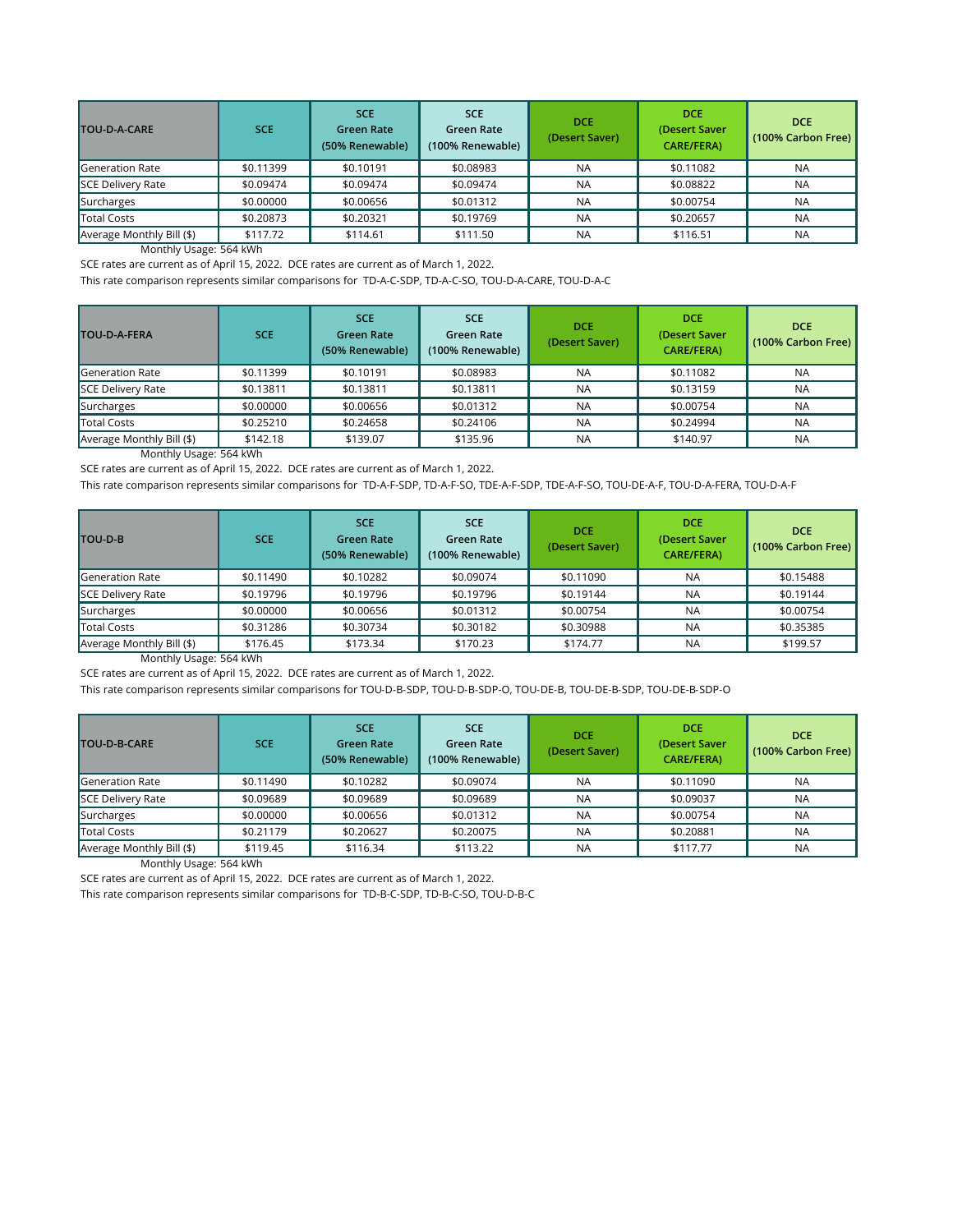SCE rates are current as of April 15, 2022. DCE rates are current as of March 1, 2022.

Monthly Usage: 564 kWh

SCE rates are current as of April 15, 2022. DCE rates are current as of March 1, 2022.

| <b>TOU-D-B-FERA</b>       | <b>SCE</b> | <b>SCE</b><br><b>Green Rate</b><br>(50% Renewable) | <b>SCE</b><br>Green Rate<br>(100% Renewable) | <b>DCE</b><br>(Desert Saver) | <b>DCE</b><br>(Desert Saver<br><b>CARE/FERA)</b> | <b>DCE</b><br>(100% Carbon Free) |
|---------------------------|------------|----------------------------------------------------|----------------------------------------------|------------------------------|--------------------------------------------------|----------------------------------|
| <b>Generation Rate</b>    | \$0.11490  | \$0.10282                                          | \$0.09074                                    | <b>NA</b>                    | \$0.11090                                        | <b>NA</b>                        |
| <b>SCE Delivery Rate</b>  | \$0.14070  | \$0.14070                                          | \$0.14070                                    | <b>NA</b>                    | \$0.13418                                        | <b>NA</b>                        |
| Surcharges                | \$0.00000  | \$0.00656                                          | \$0.01312                                    | <b>NA</b>                    | \$0.00754                                        | <b>NA</b>                        |
| <b>Total Costs</b>        | \$0.25560  | \$0.25008                                          | \$0.24456                                    | <b>NA</b>                    | \$0.25262                                        | <b>NA</b>                        |
| Average Monthly Bill (\$) | \$144.16   | \$141.05                                           | \$137.93                                     | <b>NA</b>                    | \$142.48                                         | <b>NA</b>                        |

Monthly Usage: 564 kWh

| <b>TOU-D-T</b>            | <b>SCE</b> | <b>SCE</b><br><b>Green Rate</b><br>(50% Renewable) | <b>SCE</b><br>Green Rate<br>(100% Renewable) | <b>DCE</b><br>(Desert Saver) | <b>DCE</b><br>(Desert Saver<br><b>CARE/FERA)</b> | <b>DCE</b><br>(100% Carbon Free) |
|---------------------------|------------|----------------------------------------------------|----------------------------------------------|------------------------------|--------------------------------------------------|----------------------------------|
| Generation Rate           | \$0.11468  | \$0.10260                                          | \$0.09052                                    | \$0.11176                    | <b>NA</b>                                        | \$0.15607                        |
| SCE Delivery Rate         | \$0.19525  | \$0.19525                                          | \$0.19525                                    | \$0.18873                    | <b>NA</b>                                        | \$0.18873                        |
| Surcharges                | \$0.00000  | \$0.00656                                          | \$0.01312                                    | \$0.00755                    | <b>NA</b>                                        | \$0.00755                        |
| Total Costs               | \$0.30993  | \$0.30441                                          | \$0.29889                                    | \$0.30804                    | <b>NA</b>                                        | \$0.35235                        |
| Average Monthly Bill (\$) | \$174.80   | \$171.69                                           | \$168.57                                     | \$173.73                     | <b>NA</b>                                        | \$198.72                         |

SCE rates are current as of April 15, 2022. DCE rates are current as of March 1, 2022.

Monthly Usage: 564 kWh

| <b>TOU-D-T-CARE</b>       | <b>SCE</b> | <b>SCE</b><br><b>Green Rate</b><br>(50% Renewable) | <b>SCE</b><br><b>Green Rate</b><br>(100% Renewable) | <b>DCE</b><br>(Desert Saver) | <b>DCE</b><br>(Desert Saver<br><b>CARE/FERA)</b> | <b>DCE</b><br>(100% Carbon Free) |
|---------------------------|------------|----------------------------------------------------|-----------------------------------------------------|------------------------------|--------------------------------------------------|----------------------------------|
| Generation Rate           | \$0.11468  | \$0.10260                                          | \$0.09052                                           | <b>NA</b>                    | \$0.11176                                        | <b>NA</b>                        |
| SCE Delivery Rate         | \$0.09502  | \$0.09502                                          | \$0.09502                                           | <b>NA</b>                    | \$0.08850                                        | <b>NA</b>                        |
| Surcharges                | \$0.00000  | \$0.00656                                          | \$0.01312                                           | <b>NA</b>                    | \$0.00755                                        | <b>NA</b>                        |
| <b>Total Costs</b>        | \$0.20970  | \$0.20418                                          | \$0.19866                                           | <b>NA</b>                    | \$0.20781                                        | <b>NA</b>                        |
| Average Monthly Bill (\$) | \$118.27   | \$115.16                                           | \$112.04                                            | <b>NA</b>                    | \$117.20                                         | <b>NA</b>                        |

SCE rates are current as of April 15, 2022. DCE rates are current as of March 1, 2022.

| <b>TOU-D-4-9</b>          | <b>SCE</b> | <b>SCE</b><br><b>Green Rate</b><br>(50% Renewable) | <b>SCE</b><br><b>Green Rate</b><br>(100% Renewable) | <b>DCE</b><br>(Desert Saver) | <b>DCE</b><br>(Desert Saver<br><b>CARE/FERA)</b> | <b>DCE</b><br>(100% Carbon Free) |
|---------------------------|------------|----------------------------------------------------|-----------------------------------------------------|------------------------------|--------------------------------------------------|----------------------------------|
| Generation Rate           | \$0.11221  | \$0.10013                                          | \$0.08805                                           | \$0.11020                    | <b>NA</b>                                        | \$0.15390                        |
| SCE Delivery Rate         | \$0.19207  | \$0.19207                                          | \$0.19207                                           | \$0.18555                    | <b>NA</b>                                        | \$0.18555                        |
| Surcharges                | \$0.00000  | \$0.00656                                          | \$0.01312                                           | \$0.00753                    | <b>NA</b>                                        | \$0.00753                        |
| Total Costs               | \$0.30428  | \$0.29876                                          | \$0.29324                                           | \$0.30328                    | <b>NA</b>                                        | \$0.34698                        |
| Average Monthly Bill (\$) | \$171.61   | \$168.50                                           | \$165.39                                            | \$171.05                     | <b>NA</b>                                        | \$195.70                         |

This rate comparison represents similar comparisons for TD-B-F-SDP, TD-B-F-SO, TDE-B-F-SDP, TDE-B-F-SO, TOU-D-B-F, TOU-DE-B-F

This rate comparison represents similar comparisons for TOU‐DE‐T, TOU‐DE‐T‐SDP, TOU‐DE‐T-SDP-O, TOU‐D-T‐SDP, TOU‐D-T‐SDP-O

This rate comparison represents similar comparisons for TOU-DT-C-SDP, TOU-DT-C-SDP-O

This rate comparison represents similar comparisons for TOU-D-4-SDP, TOU-D-4-SDP-O, TOU-DE-4, TOU-DE-4-SDP, TOU-DE4-SDP-O.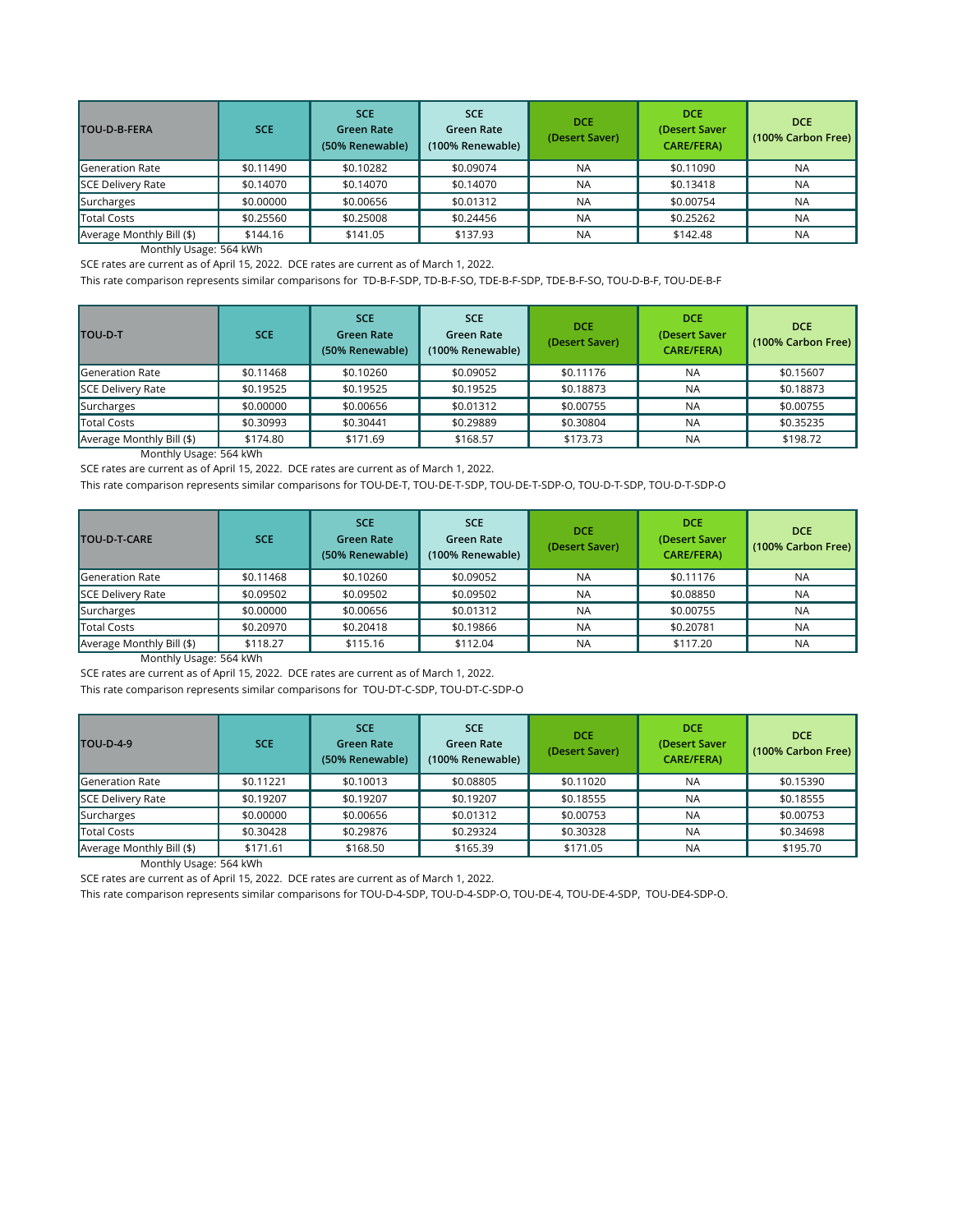SCE rates are current as of April 15, 2022. DCE rates are current as of March 1, 2022.

Monthly Usage: 564 kWh

SCE rates are current as of April 15, 2022. DCE rates are current as of March 1, 2022.

| TOU-D-4-9-CARE            | <b>SCE</b> | <b>SCE</b><br><b>Green Rate</b><br>(50% Renewable) | <b>SCE</b><br>Green Rate<br>(100% Renewable) | <b>DCE</b><br>(Desert Saver) | <b>DCE</b><br>(Desert Saver<br><b>CARE/FERA)</b> | <b>DCE</b><br>(100% Carbon Free) |
|---------------------------|------------|----------------------------------------------------|----------------------------------------------|------------------------------|--------------------------------------------------|----------------------------------|
| Generation Rate           | \$0.11221  | \$0.10013                                          | \$0.08805                                    | <b>NA</b>                    | \$0.06496                                        | <b>NA</b>                        |
| SCE Delivery Rate         | \$0.09345  | \$0.09345                                          | \$0.09345                                    | <b>NA</b>                    | \$0.08906                                        | <b>NA</b>                        |
| Surcharges                | \$0.00000  | \$0.00656                                          | \$0.01312                                    | <b>NA</b>                    | \$0.03600                                        | <b>NA</b>                        |
| Total Costs               | \$0.20566  | \$0.20014                                          | \$0.19462                                    | <b>NA</b>                    | \$0.19002                                        | <b>NA</b>                        |
| Average Monthly Bill (\$) | \$115.99   | \$112.88                                           | \$109.77                                     | <b>NA</b>                    | \$107.17                                         | <b>NA</b>                        |

Monthly Usage: 564 kWh

SCE rates are current as of April 15, 2022. DCE rates are current as of March 1, 2022.

| TOU-D-4-9-FERA            | <b>SCE</b> | <b>SCE</b><br><b>Green Rate</b><br>(50% Renewable) | <b>SCE</b><br><b>Green Rate</b><br>(100% Renewable) | <b>DCE</b><br>(Desert Saver) | <b>DCE</b><br>(Desert Saver<br><b>CARE/FERA)</b> | <b>DCE</b><br>(100% Carbon Free) |
|---------------------------|------------|----------------------------------------------------|-----------------------------------------------------|------------------------------|--------------------------------------------------|----------------------------------|
| <b>Generation Rate</b>    | \$0.11221  | \$0.10013                                          | \$0.08805                                           | <b>NA</b>                    | \$0.06496                                        | <b>NA</b>                        |
| SCE Delivery Rate         | \$0.13639  | \$0.13639                                          | \$0.13639                                           | <b>NA</b>                    | \$0.12965                                        | <b>NA</b>                        |
| Surcharges                | \$0.00000  | \$0.00656                                          | \$0.01312                                           | <b>NA</b>                    | \$0.03600                                        | <b>NA</b>                        |
| <b>Total Costs</b>        | \$0.24860  | \$0.24308                                          | \$0.23756                                           | <b>NA</b>                    | \$0.23061                                        | <b>NA</b>                        |
| Average Monthly Bill (\$) | \$140.21   | \$137.10                                           | \$133.98                                            | <b>NA</b>                    | \$130.07                                         | <b>NA</b>                        |

| <b>TOU-D-5-8</b>          | <b>SCE</b> | <b>SCE</b><br><b>Green Rate</b><br>(50% Renewable) | <b>SCE</b><br><b>Green Rate</b><br>(100% Renewable) | <b>DCE</b><br>(Desert Saver) | <b>DCE</b><br>(Desert Saver<br><b>CARE/FERA)</b> | <b>DCE</b><br>(100% Carbon Free) |
|---------------------------|------------|----------------------------------------------------|-----------------------------------------------------|------------------------------|--------------------------------------------------|----------------------------------|
| <b>I</b> Generation Rate  | \$0.11201  | \$0.09993                                          | \$0.08785                                           | \$0.11022                    | <b>NA</b>                                        | \$0.15392                        |
| <b>SCE Delivery Rate</b>  | \$0.19233  | \$0.19233                                          | \$0.19233                                           | \$0.18581                    | <b>NA</b>                                        | \$0.18581                        |
| Surcharges                | \$0.00000  | \$0.00656                                          | \$0.01312                                           | \$0.00753                    | <b>NA</b>                                        | \$0.00753                        |
| Total Costs               | \$0.30434  | \$0.29882                                          | \$0.29330                                           | \$0.30356                    | <b>NA</b>                                        | \$0.34727                        |
| Average Monthly Bill (\$) | \$171.65   | \$168.53                                           | \$165.42                                            | \$171.21                     | <b>NA</b>                                        | \$195.86                         |

Monthly Usage: 564 kWh

SCE rates are current as of April 15, 2022. DCE rates are current as of March 1, 2022.

This rate comparison represents similar comparisons for TD-4-C-SDP, TD-4-C-SO

| TOU-D-5-8-CARE            | <b>SCE</b> | <b>SCE</b><br><b>Green Rate</b><br>(50% Renewable) | <b>SCE</b><br><b>Green Rate</b><br>(100% Renewable) | <b>DCE</b><br>(Desert Saver) | <b>DCE</b><br>(Desert Saver<br><b>CARE/FERA)</b> | <b>DCE</b><br>(100% Carbon Free) |
|---------------------------|------------|----------------------------------------------------|-----------------------------------------------------|------------------------------|--------------------------------------------------|----------------------------------|
| Generation Rate           | \$0.11201  | \$0.09993                                          | \$0.08785                                           | <b>NA</b>                    | \$0.11020                                        | <b>NA</b>                        |
| <b>SCE Delivery Rate</b>  | \$0.09369  | \$0.09369                                          | \$0.09369                                           | <b>NA</b>                    | \$0.08693                                        | <b>NA</b>                        |
| Surcharges                | \$0.00000  | \$0.00656                                          | \$0.01312                                           | <b>NA</b>                    | \$0.00753                                        | <b>NA</b>                        |
| <b>Total Costs</b>        | \$0.20570  | \$0.20018                                          | \$0.19466                                           | <b>NA</b>                    | \$0.20466                                        | <b>NA</b>                        |
| Average Monthly Bill (\$) | \$116.01   | \$112.90                                           | \$109.79                                            | <b>NA</b>                    | \$115.43                                         | <b>NA</b>                        |

This rate comparison represents similar comparisons for TD-4-F-SDP, TD-4-F-SO, TOU-DE-4-F, TDE-4-F-SDP, TDE-4-F-SO

This rate comparison represents similar comparisons for TOU-D-5-SDP, TOU-D-5-SDP-O, TOU-DE-5, TOU-DE-5-SDP, TOU-DE5-SDP-O.

This rate comparison represents similar comparisons for TD-5-C-SDP, TD-5-C-SO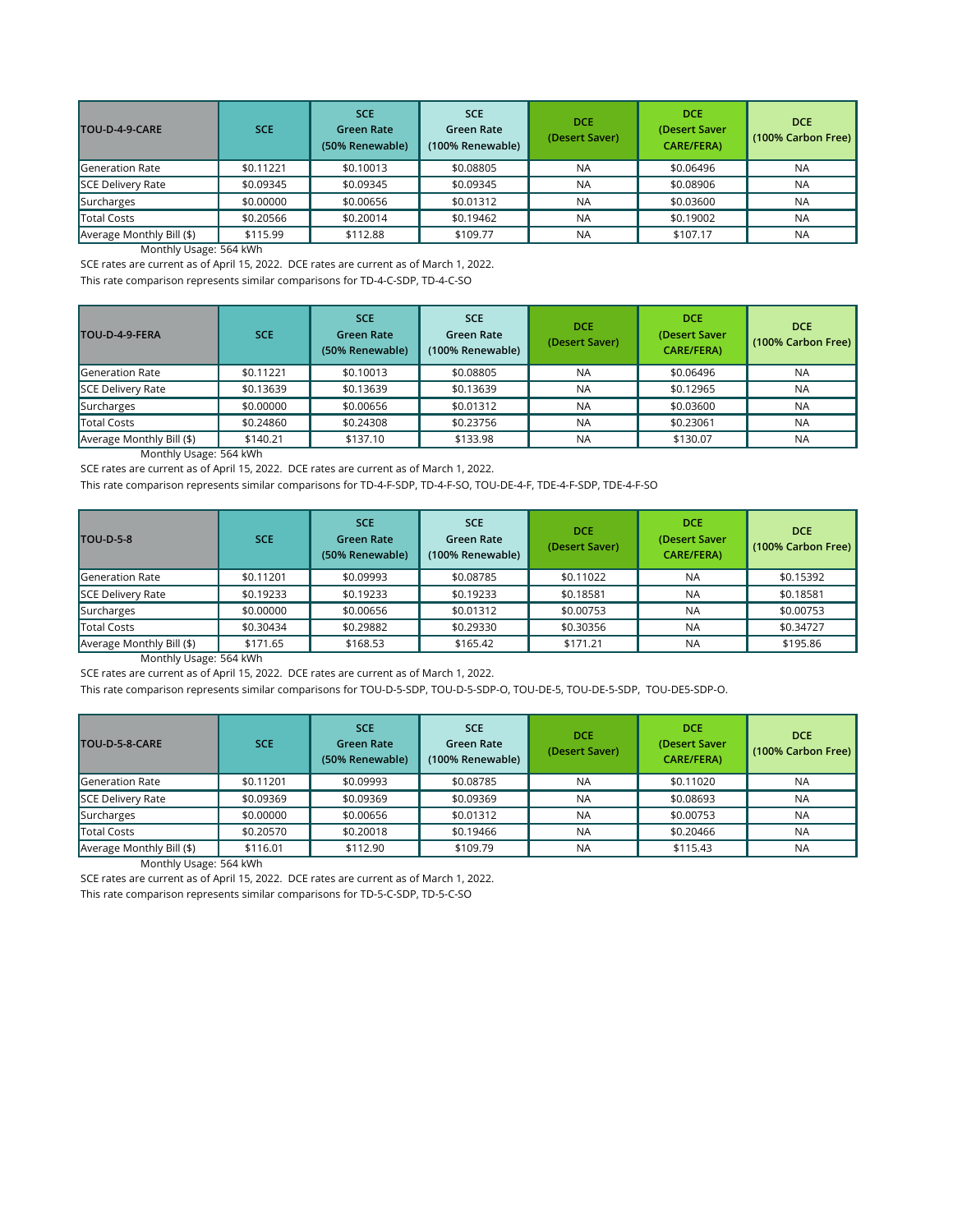SCE rates are current as of April 15, 2022. DCE rates are current as of March 1, 2022.

Monthly Usage: 564 kWh

SCE rates are current as of April 15, 2022. DCE rates are current as of March 1, 2022.

Monthly Usage: 564 kWh

SCE rates are current as of April 15, 2022. DCE rates are current as of March 1, 2022.

| TOU-D-5-8-FERA            | <b>SCE</b> | <b>SCE</b><br><b>Green Rate</b><br>(50% Renewable) | SCE.<br>Green Rate<br>(100% Renewable) | <b>DCE</b><br>(Desert Saver) | <b>DCE</b><br>(Desert Saver<br><b>CARE/FERA)</b> | <b>DCE</b><br>(100% Carbon Free) |
|---------------------------|------------|----------------------------------------------------|----------------------------------------|------------------------------|--------------------------------------------------|----------------------------------|
| Generation Rate           | \$0.11201  | \$0.09993                                          | \$0.08785                              | <b>NA</b>                    | \$0.11020                                        | <b>NA</b>                        |
| <b>SCE Delivery Rate</b>  | \$0.13663  | \$0.13663                                          | \$0.13663                              | <b>NA</b>                    | \$0.12987                                        | <b>NA</b>                        |
| Surcharges                | \$0.00000  | \$0.00656                                          | \$0.01312                              | <b>NA</b>                    | \$0.00753                                        | <b>NA</b>                        |
| <b>Total Costs</b>        | \$0.24864  | \$0.24312                                          | \$0.23760                              | <b>NA</b>                    | \$0.24760                                        | <b>NA</b>                        |
| Average Monthly Bill (\$) | \$140.23   | \$137.12                                           | \$134.01                               | <b>NA</b>                    | \$139.65                                         | <b>NA</b>                        |

Monthly Usage: 564 kWh

SCE rates are current as of April 15, 2022. DCE rates are current as of March 1, 2022.

| <b>TOU-D-PRIME</b>        | <b>SCE</b> | <b>SCE</b><br><b>Green Rate</b><br>(50% Renewable) | <b>SCE</b><br>Green Rate<br>(100% Renewable) | <b>DCE</b><br>(Desert Saver) | <b>DCE</b><br>(Desert Saver<br><b>CARE/FERA)</b> | <b>DCE</b><br>(100% Carbon Free) |
|---------------------------|------------|----------------------------------------------------|----------------------------------------------|------------------------------|--------------------------------------------------|----------------------------------|
| Generation Rate           | \$0.11149  | \$0.09941                                          | \$0.08733                                    | \$0.10953                    | <b>NA</b>                                        | \$0.15296                        |
| SCE Delivery Rate         | \$0.20177  | \$0.20177                                          | \$0.20177                                    | \$0.19525                    | <b>NA</b>                                        | \$0.19525                        |
| Surcharges                | \$0.00000  | \$0.00656                                          | \$0.01312                                    | \$0.00752                    | <b>NA</b>                                        | \$0.00752                        |
| Total Costs               | \$0.31326  | \$0.30774                                          | \$0.30222                                    | \$0.31230                    | <b>NA</b>                                        | \$0.35573                        |
| Average Monthly Bill (\$) | \$176.68   | \$173.57                                           | \$170.45                                     | \$176.14                     | <b>NA</b>                                        | \$200.63                         |

| <b>TOU-D-PRIME-FERA</b>   | <b>SCE</b> | <b>SCE</b><br><b>Green Rate</b><br>(50% Renewable) | <b>SCE</b><br>Green Rate<br>(100% Renewable) | <b>DCE</b><br>(Desert Saver) | <b>DCE</b><br>(Desert Saver<br><b>CARE/FERA)</b> | <b>DCE</b><br>(100% Carbon Free) |
|---------------------------|------------|----------------------------------------------------|----------------------------------------------|------------------------------|--------------------------------------------------|----------------------------------|
| Generation Rate           | \$0.11149  | \$0.09941                                          | \$0.08733                                    | <b>NA</b>                    | \$0.11022                                        | <b>NA</b>                        |
| SCE Delivery Rate         | \$0.14444  | \$0.14444                                          | \$0.14444                                    | <b>NA</b>                    | \$0.13011                                        | <b>NA</b>                        |
| Surcharges                | \$0.00000  | \$0.00656                                          | \$0.01312                                    | <b>NA</b>                    | \$0.00753                                        | <b>NA</b>                        |
| Total Costs               | \$0.25593  | \$0.25041                                          | \$0.24489                                    | <b>NA</b>                    | \$0.24786                                        | <b>NA</b>                        |
| Average Monthly Bill (\$) | \$144.34   | \$141.23                                           | \$138.12                                     | <b>NA</b>                    | \$139.79                                         | <b>NA</b>                        |

Monthly Usage: 564 kWh

SCE rates are current as of April 15, 2022. DCE rates are current as of March 1, 2022.

| <b>TOU-D-PRIME-CARE</b>   | <b>SCE</b> | <b>SCE</b><br><b>Green Rate</b><br>(50% Renewable) | <b>SCE</b><br><b>Green Rate</b><br>(100% Renewable) | <b>DCE</b><br>(Desert Saver) | <b>DCE</b><br>(Desert Saver<br><b>CARE/FERA)</b> | <b>DCE</b><br>(100% Carbon Free) |
|---------------------------|------------|----------------------------------------------------|-----------------------------------------------------|------------------------------|--------------------------------------------------|----------------------------------|
| <b>Generation Rate</b>    | \$0.11149  | \$0.09941                                          | \$0.08733                                           | <b>NA</b>                    | \$0.11022                                        | <b>NA</b>                        |
| <b>SCE Delivery Rate</b>  | \$0.10059  | \$0.10059                                          | \$0.10059                                           | <b>NA</b>                    | \$0.08717                                        | NA                               |
| Surcharges                | \$0.00000  | \$0.00656                                          | \$0.01312                                           | <b>NA</b>                    | \$0.00753                                        | <b>NA</b>                        |
| <b>Total Costs</b>        | \$0.21208  | \$0.20656                                          | \$0.20104                                           | <b>NA</b>                    | \$0.20492                                        | <b>NA</b>                        |
| Average Monthly Bill (\$) | \$119.61   | \$116.50                                           | \$113.39                                            | <b>NA</b>                    | \$115.57                                         | <b>NA</b>                        |

This rate comparison represents similar comparisons for TD-PRIME-F-SDP, TD-PRIME-F-SO, TOU-DE-PRIME-F, TDE-PRIME-F-SDP

| <b>TOU-EV-1</b>           | <b>SCE</b> | <b>SCE</b><br><b>Green Rate</b><br>(50% Renewable) | <b>SCE</b><br><b>Green Rate</b><br>(100% Renewable) | <b>DCE</b><br>(Desert Saver) | <b>DCE</b><br>(Desert Saver<br><b>CARE/FERA)</b> | <b>DCE</b><br>(100% Carbon Free) |
|---------------------------|------------|----------------------------------------------------|-----------------------------------------------------|------------------------------|--------------------------------------------------|----------------------------------|
| <b>Generation Rate</b>    | \$0.11509  | \$0.10301                                          | \$0.09093                                           | \$0.11154                    | <b>NA</b>                                        | \$0.15577                        |
| SCE Delivery Rate         | \$0.20676  | \$0.20676                                          | \$0.20676                                           | \$0.20024                    | <b>NA</b>                                        | \$0.20024                        |
| Surcharges                | \$0.00000  | \$0.00656                                          | \$0.01312                                           | \$0.00754                    | <b>NA</b>                                        | \$0.00754                        |
| <b>Total Costs</b>        | \$0.32185  | \$0.31633                                          | \$0.31081                                           | \$0.31932                    | <b>NA</b>                                        | \$0.36355                        |
| Average Monthly Bill (\$) | \$181.52   | \$178.41                                           | \$175.30                                            | \$180.10                     | <b>NA</b>                                        | \$205.04                         |

This rate comparison represents similar comparisons for TD-PRIME-C-SDP, TD-PRIME-C-SO

This rate comparison represents similar comparisons for TD-5-F-SDP, TD-5-F-SO, TOU-DE-5-F, TDE-5-F-SDP, TDE-5-F-SO

This rate comparison represents similar comparisons for TOU-D-PRIME-SDP, TOU-D-PRIME-SDP-O, TOU-DE-PRIME-SDP, TOU-DE-P-SDPO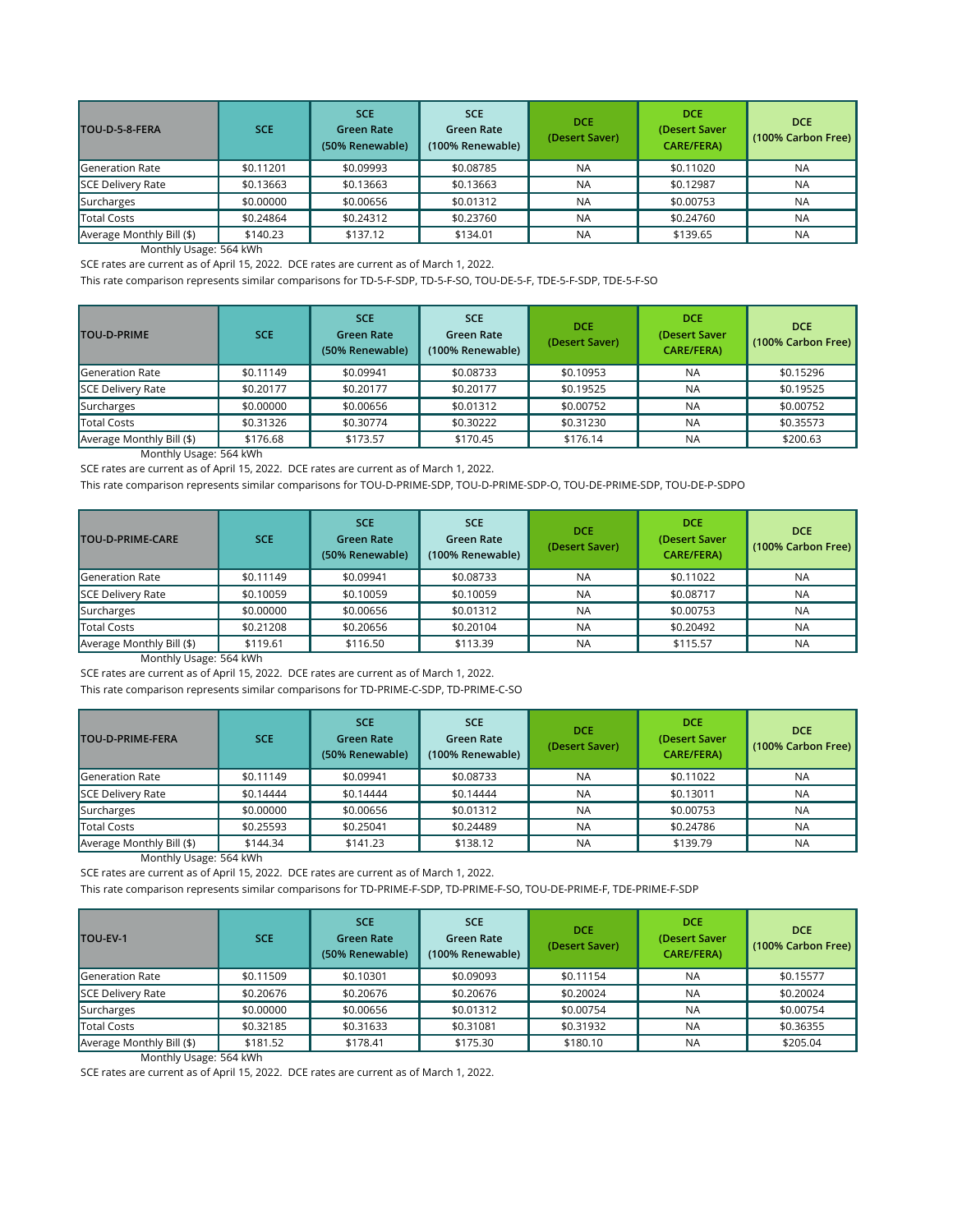#### COMMERCIAL AND INDUSTRIAL

Monthly Usage: 961 kWh

SCE rates are current as of April 15, 2022. DCE rates are current as of March 1, 2022.

Monthly Usage: 11,070 kWh

SCE rates are current as of April 15, 2022. DCE rates are current as of March 1, 2022.

Monthly Usage: 280,200 kWh

SCE rates are current as of April 15, 2022. DCE rates are current as of March 1, 2022.

| <b>TOU-EV-7-E</b>         | <b>SCE</b> | <b>SCE</b><br><b>Green Rate</b><br>(50% Renewable) | <b>SCE</b><br>Green Rate<br>(100% Renewable) | <b>DCE</b><br>(Desert Saver) | <b>DCE</b><br>(Desert Saver<br><b>CARE/FERA)</b> | <b>DCE</b><br>(100% Carbon Free) |
|---------------------------|------------|----------------------------------------------------|----------------------------------------------|------------------------------|--------------------------------------------------|----------------------------------|
| Generation Rate           | \$0.11168  | \$0.09539                                          | \$0.07911                                    | \$0.10954                    | <b>NA</b>                                        | \$0.15298                        |
| SCE Delivery Rate         | \$0.15073  | \$0.15073                                          | \$0.15073                                    | \$0.14421                    | <b>NA</b>                                        | \$0.14421                        |
| Surcharges                | \$0.00000  | \$0.00508                                          | \$0.01016                                    | \$0.00753                    | <b>NA</b>                                        | \$0.00753                        |
| Total Costs               | \$0.26241  | \$0.25120                                          | \$0.24000                                    | \$0.26128                    | <b>NA</b>                                        | \$0.30472                        |
| Average Monthly Bill (\$) | \$252.18   | \$241.40                                           | \$230.64                                     | \$251.09                     | <b>NA</b>                                        | \$292.84                         |

| <b>TOU-EV-8</b>           | <b>SCE</b> | <b>SCE</b><br><b>Green Rate</b><br>(50% Renewable) | <b>SCE</b><br><b>Green Rate</b><br>(100% Renewable) | <b>DCE</b><br>(Desert Saver) | <b>DCE</b><br>(Desert Saver<br><b>CARE/FERA)</b> | <b>DCE</b><br>(100% Carbon Free) |
|---------------------------|------------|----------------------------------------------------|-----------------------------------------------------|------------------------------|--------------------------------------------------|----------------------------------|
| Generation Rate           | \$0.10245  | \$0.08870                                          | \$0.07495                                           | <b>NA</b>                    | <b>NA</b>                                        | <b>NA</b>                        |
| SCE Delivery Rate         | \$0.15213  | \$0.15213                                          | \$0.15213                                           | <b>NA</b>                    | <b>NA</b>                                        | <b>NA</b>                        |
| Surcharges                | \$0.00000  | \$0.00516                                          | \$0.01031                                           | <b>NA</b>                    | <b>NA</b>                                        | <b>NA</b>                        |
| Total Costs               | \$0.25458  | \$0.24599                                          | \$0.23739                                           | <b>NA</b>                    | <b>NA</b>                                        | <b>NA</b>                        |
| Average Monthly Bill (\$) | \$2,818.20 | \$2,723.11                                         | \$2,627.91                                          | <b>NA</b>                    | <b>NA</b>                                        | <b>NA</b>                        |

| TOU-EV-9-SEC              | <b>SCE</b>  | <b>SCE</b><br><b>Green Rate</b><br>(50% Renewable) | <b>SCE</b><br><b>Green Rate</b><br>(100% Renewable) | <b>DCE</b><br>(Desert Saver) | <b>DCE</b><br>(Desert Saver<br><b>CARE/FERA)</b> | <b>DCE</b><br>(100% Carbon Free) |
|---------------------------|-------------|----------------------------------------------------|-----------------------------------------------------|------------------------------|--------------------------------------------------|----------------------------------|
| <b>Generation Rate</b>    | \$0.08708   | \$0.08083                                          | \$0.07458                                           | \$0.08499                    | <b>NA</b>                                        | \$0.11869                        |
| SCE Delivery Rate         | \$0.11526   | \$0.11526                                          | \$0.11526                                           | \$0.10874                    | <b>NA</b>                                        | \$0.10874                        |
| Surcharges                | \$0.00000   | \$0.00479                                          | \$0.00958                                           | \$0.00730                    | <b>NA</b>                                        | \$0.00730                        |
| Total Costs               | \$0.20234   | \$0.20088                                          | \$0.19942                                           | \$0.20103                    | <b>NA</b>                                        | \$0.23473                        |
| Average Monthly Bill (\$) | \$56,695.67 | \$56,286.58                                        | \$55,877.48                                         | \$56,328.98                  | <b>NA</b>                                        | \$65,771.42                      |

Monthly Usage: 961 kWh

SCE rates are current as of April 15, 2022. DCE rates are current as of March 1, 2022.

This rate comparison represents similar comparisons for TOU-GS1A-AE, TOU-GS1A-AEC, TOU-GS1A-C

| TOU-GS-1-A                     | <b>SCE</b> | <b>SCE</b><br><b>Green Rate</b><br>(50% Renewable) | <b>SCE</b><br><b>Green Rate</b><br>(100% Renewable) | <b>DCE</b><br>(Desert Saver) | <b>DCE</b><br>(Desert Saver<br><b>CARE/FERA)</b> | <b>DCE</b><br>(100% Carbon Free) |
|--------------------------------|------------|----------------------------------------------------|-----------------------------------------------------|------------------------------|--------------------------------------------------|----------------------------------|
| Generation Rate                | \$0.11374  | \$0.09745                                          | \$0.08117                                           | \$0.11124                    | <b>NA</b>                                        | \$0.15535                        |
| SCE Delivery Rate              | \$0.15296  | \$0.15296                                          | \$0.15296                                           | \$0.14644                    | <b>NA</b>                                        | \$0.14644                        |
| Surcharges                     | \$0.00000  | \$0.00508                                          | \$0.01016                                           | \$0.00755                    | <b>NA</b>                                        | \$0.00755                        |
| Total Costs                    | \$0.26670  | \$0.25549                                          | \$0.24429                                           | \$0.26523                    | <b>NA</b>                                        | \$0.30934                        |
| Average Monthly Bill (\$)<br>. | \$256.30   | \$245.53                                           | \$234.76                                            | \$254.88                     | <b>NA</b>                                        | \$297.28                         |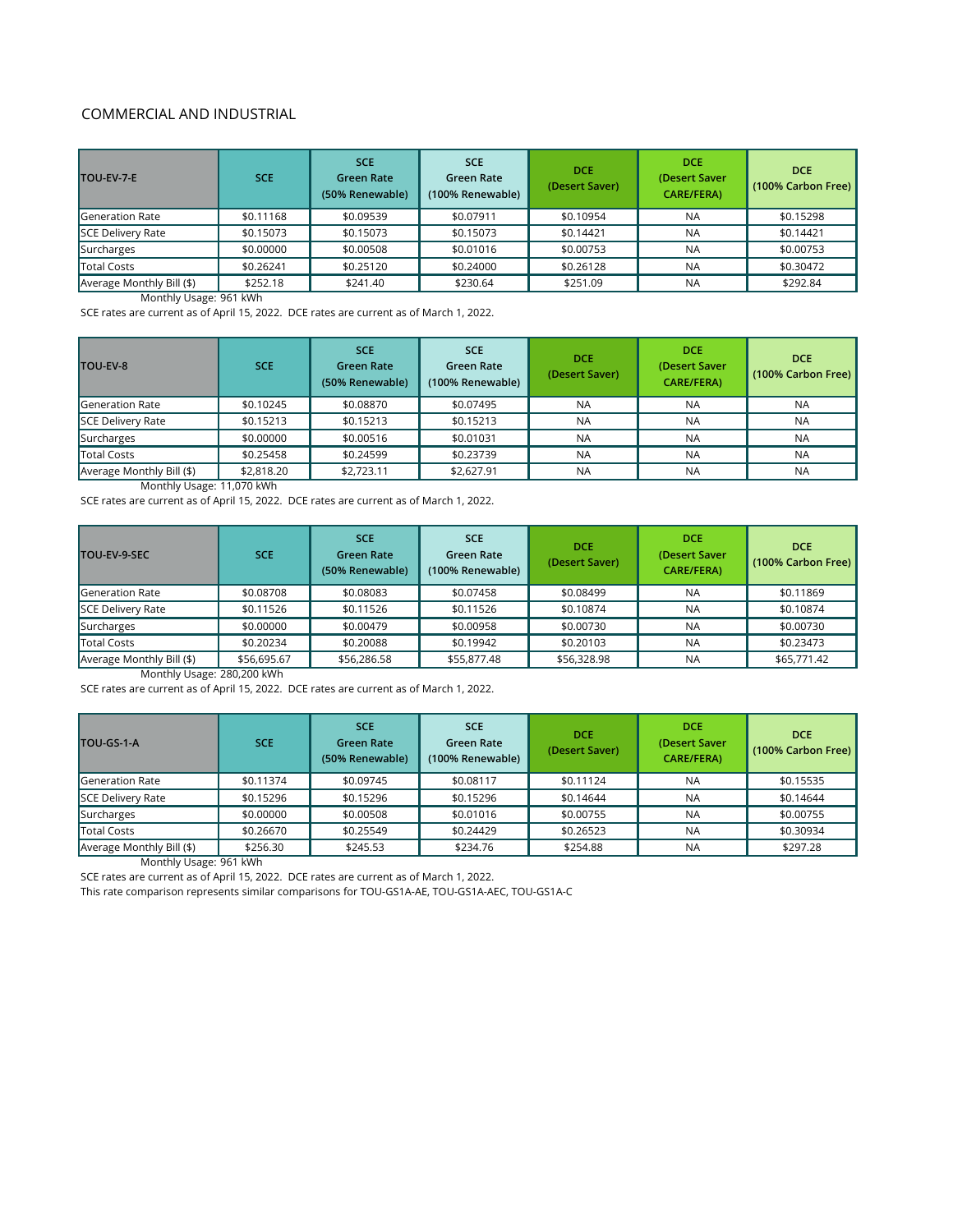Monthly Demand: 2 kW

SCE rates are current as of April 15, 2022. DCE rates are current as of March 1, 2022.

This rate comparison represents similar comparisons for TOU-GS1B-AE, TOU-GS1B-AEC, TOU-GS1B-C

Monthly Usage: 961 kWh

Monthly Demand: 2 kW

SCE rates are current as of April 15, 2022. DCE rates are current as of March 1, 2022.

This rate comparison represents similar comparisons for TOU-GS1-D-AE, TOU-GS1-D-AE-C, TOU-GS1-D-C

| TOU-GS-1-B                | <b>SCE</b> | <b>SCE</b><br><b>Green Rate</b><br>(50% Renewable) | <b>SCE</b><br><b>Green Rate</b><br>(100% Renewable) | <b>DCE</b><br>(Desert Saver) | <b>DCE</b><br>(Desert Saver<br><b>CARE/FERA)</b> | <b>DCE</b><br>(100% Carbon Free) |
|---------------------------|------------|----------------------------------------------------|-----------------------------------------------------|------------------------------|--------------------------------------------------|----------------------------------|
| <b>Generation Rate</b>    | \$0.10205  | \$0.08576                                          | \$0.06948                                           | \$0.10175                    | <b>NA</b>                                        | \$0.14211                        |
| SCE Delivery Rate         | \$0.10466  | \$0.10466                                          | \$0.10466                                           | \$0.09814                    | <b>NA</b>                                        | \$0.09814                        |
| Surcharges                | \$0.00000  | \$0.00508                                          | \$0.01016                                           | \$0.00746                    | <b>NA</b>                                        | \$0.00746                        |
| Total Costs               | \$0.20671  | \$0.19550                                          | \$0.18430                                           | \$0.20735                    | <b>NA</b>                                        | \$0.24771                        |
| Average Monthly Bill (\$) | \$198.65   | \$187.88                                           | \$177.11                                            | \$199.27                     | <b>NA</b>                                        | \$238.05                         |

Monthly Usage: 961 kWh

SCE rates are current as of April 15, 2022. DCE rates are current as of March 1, 2022.

This rate comparison represents similar comparisons for TOU-GS1-E-AE, TOU-GS1-E-AE-C, TOU-GS1-E-C

| <b>TOU-GS-1-D</b>         | SCE.      | <b>SCE</b><br><b>Green Rate</b><br>(50% Renewable) | <b>SCE</b><br><b>Green Rate</b><br>(100% Renewable) | <b>DCE</b><br>(Desert Saver) | <b>DCE</b><br>(Desert Saver<br><b>CARE/FERA)</b> | <b>DCE</b><br>(100% Carbon Free) |
|---------------------------|-----------|----------------------------------------------------|-----------------------------------------------------|------------------------------|--------------------------------------------------|----------------------------------|
| Generation Rate           | \$0.09299 | \$0.07670                                          | \$0.06042                                           | \$0.09134                    | <b>NA</b>                                        | \$0.12757                        |
| <b>SCE Delivery Rate</b>  | \$0.11319 | \$0.11319                                          | \$0.11319                                           | \$0.10667                    | <b>NA</b>                                        | \$0.10667                        |
| Surcharges                | \$0.00000 | \$0.00508                                          | \$0.01016                                           | \$0.00736                    | <b>NA</b>                                        | \$0.00736                        |
| <b>Total Costs</b>        | \$0.20618 | \$0.19497                                          | \$0.18377                                           | \$0.20538                    | <b>NA</b>                                        | \$0.24160                        |
| Average Monthly Bill (\$) | \$198.14  | \$187.37                                           | \$176.60                                            | \$197.37                     | <b>NA</b>                                        | \$232.18                         |

| TOU-GS-1-E                | <b>SCE</b> | <b>SCE</b><br><b>Green Rate</b><br>(50% Renewable) | <b>SCE</b><br>Green Rate<br>(100% Renewable) | <b>DCE</b><br>(Desert Saver) | <b>DCE</b><br>(Desert Saver<br><b>CARE/FERA)</b> | <b>DCE</b><br>(100% Carbon Free) |
|---------------------------|------------|----------------------------------------------------|----------------------------------------------|------------------------------|--------------------------------------------------|----------------------------------|
| Generation Rate           | \$0.11089  | \$0.09460                                          | \$0.07832                                    | \$0.10880                    | <b>NA</b>                                        | \$0.15195                        |
| SCE Delivery Rate         | \$0.15287  | \$0.15287                                          | \$0.15287                                    | \$0.14635                    | <b>NA</b>                                        | \$0.14635                        |
| Surcharges                | \$0.00000  | \$0.00508                                          | \$0.01016                                    | \$0.00753                    | <b>NA</b>                                        | \$0.00753                        |
| Total Costs               | \$0.26376  | \$0.25255                                          | \$0.24135                                    | \$0.26268                    | <b>NA</b>                                        | \$0.30583                        |
| Average Monthly Bill (\$) | \$253.47   | \$242.70                                           | \$231.94                                     | \$252.43                     | <b>NA</b>                                        | \$293.90                         |

Monthly Usage: 11,070 kWh

Monthly Demand: 25 kW

SCE rates are current as of April 15, 2022. DCE rates are current as of March 1, 2022.

This rate comparison represents similar comparisons for TOU‐GS2-E‐AE, TOU‐GS2-E‐AE-C, TOU-GS2-E‐C

| TOU-GS-2-E                | <b>SCE</b> | <b>SCE</b><br><b>Green Rate</b><br>(50% Renewable) | <b>SCE</b><br><b>Green Rate</b><br>(100% Renewable) | <b>DCE</b><br>(Desert Saver) | <b>DCE</b><br>(Desert Saver<br><b>CARE/FERA)</b> | <b>DCE</b><br>(100% Carbon Free) |
|---------------------------|------------|----------------------------------------------------|-----------------------------------------------------|------------------------------|--------------------------------------------------|----------------------------------|
| <b>Generation Rate</b>    | \$0.09930  | \$0.08555                                          | \$0.07180                                           | \$0.09693                    | <b>NA</b>                                        | \$0.13537                        |
| <b>SCE Delivery Rate</b>  | \$0.13966  | \$0.13966                                          | \$0.13966                                           | \$0.13314                    | <b>NA</b>                                        | \$0.13314                        |
| Surcharges                | \$0.00000  | \$0.00516                                          | \$0.01031                                           | \$0.00741                    | <b>NA</b>                                        | \$0.00741                        |
| Total Costs               | \$0.23896  | \$0.23037                                          | \$0.22177                                           | \$0.23747                    | <b>NA</b>                                        | \$0.27591                        |
| Average Monthly Bill (\$) | \$2,645.29 | \$2,550.20                                         | \$2,454.99                                          | \$2,628.82                   | <b>NA</b>                                        | \$3,054.37                       |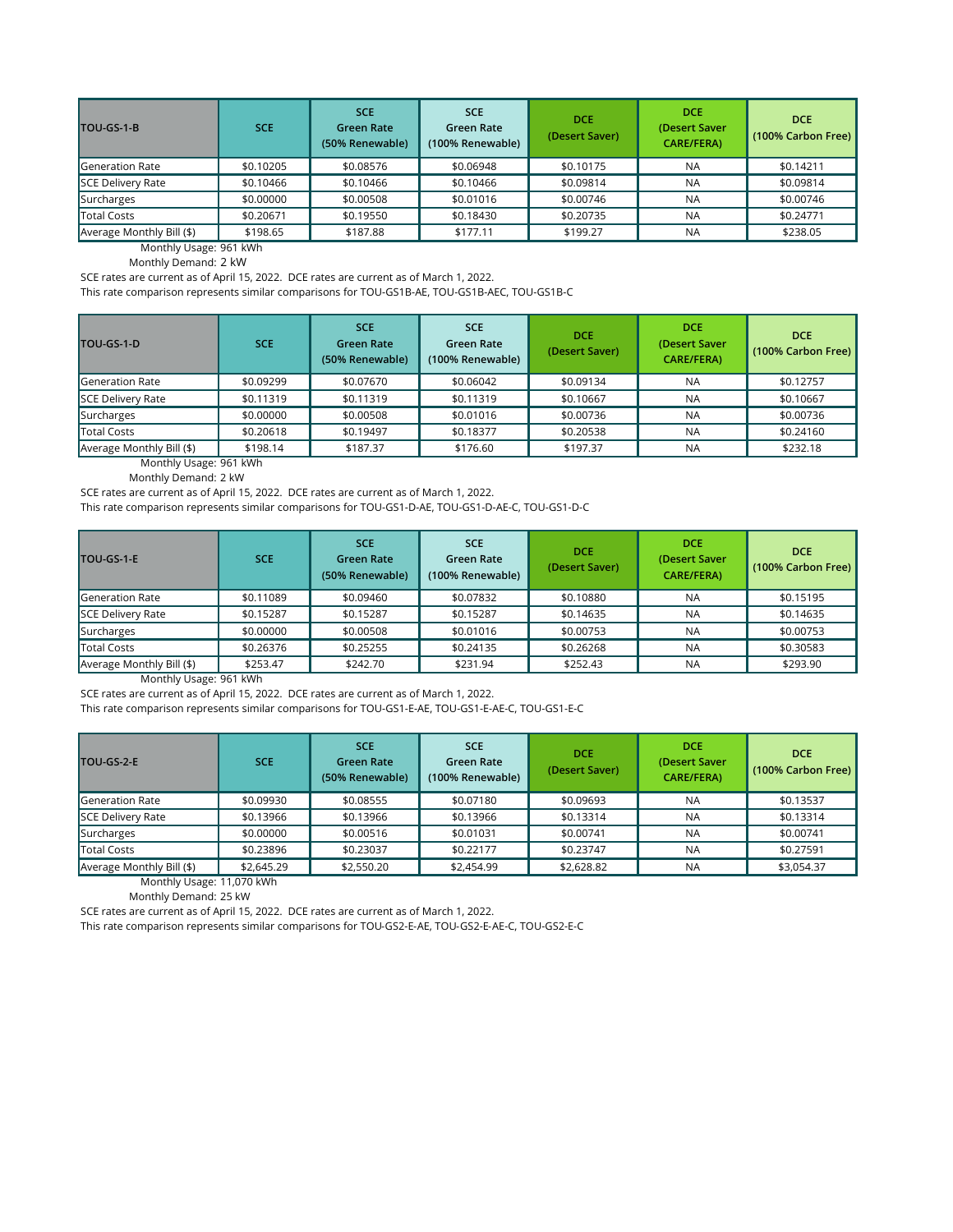Monthly Usage: 11,070 kWh

Monthly Demand: 25 kW

SCE rates are current as of April 15, 2022. DCE rates are current as of March 1, 2022.

This rate comparison represents similar comparisons for TOU-GS2B-AE, TOU-GS2B-AEC, TOU-GS2B-C, TOU-GS2B-SAE

Monthly Usage: 11,070 kWh

Monthly Demand: 25 kW

SCE rates are current as of April 15, 2022. DCE rates are current as of March 1, 2022.

This rate comparison represents similar comparisons for TOU-GS2D-AE, TOU-GS2D-AEC, TOU-GS2D-C, TOU-GS2D-SAE

| TOU-GS-2-B                | <b>SCE</b> | <b>SCE</b><br><b>Green Rate</b><br>(50% Renewable) | <b>SCE</b><br>Green Rate<br>(100% Renewable) | <b>DCE</b><br>(Desert Saver) | <b>DCE</b><br>(Desert Saver<br><b>CARE/FERA)</b> | <b>DCE</b><br>(100% Carbon Free) |
|---------------------------|------------|----------------------------------------------------|----------------------------------------------|------------------------------|--------------------------------------------------|----------------------------------|
| Generation Rate           | \$0.09625  | \$0.08250                                          | \$0.06875                                    | \$0.09499                    | <b>NA</b>                                        | \$0.13266                        |
| SCE Delivery Rate         | \$0.12071  | \$0.12071                                          | \$0.12071                                    | \$0.11419                    | <b>NA</b>                                        | \$0.11419                        |
| Surcharges                | \$0.00000  | \$0.00516                                          | \$0.01031                                    | \$0.00739                    | <b>NA</b>                                        | \$0.00739                        |
| Total Costs               | \$0.21696  | \$0.20837                                          | \$0.19977                                    | \$0.21657                    | <b>NA</b>                                        | \$0.25424                        |
| Average Monthly Bill (\$) | \$2,401.75 | \$2,306.66                                         | \$2,211.45                                   | \$2,397.41                   | <b>NA</b>                                        | \$2,814.45                       |

Monthly Usage: 11,070 kWh

| TOU-GS-2-D                | <b>SCE</b> | <b>SCE</b><br><b>Green Rate</b><br>(50% Renewable) | <b>SCE</b><br><b>Green Rate</b><br>(100% Renewable) | <b>DCE</b><br>(Desert Saver) | <b>DCE</b><br>(Desert Saver<br><b>CARE/FERA)</b> | <b>DCE</b><br>(100% Carbon Free) |
|---------------------------|------------|----------------------------------------------------|-----------------------------------------------------|------------------------------|--------------------------------------------------|----------------------------------|
| Generation Rate           | \$0.09162  | \$0.07787                                          | \$0.06412                                           | \$0.08958                    | <b>NA</b>                                        | \$0.12510                        |
| <b>SCE Delivery Rate</b>  | \$0.12475  | \$0.12475                                          | \$0.12475                                           | \$0.11823                    | <b>NA</b>                                        | \$0.11823                        |
| Surcharges                | \$0.00000  | \$0.00516                                          | \$0.01031                                           | \$0.00734                    | <b>NA</b>                                        | \$0.00734                        |
| <b>Total Costs</b>        | \$0.21637  | \$0.20778                                          | \$0.19918                                           | \$0.21515                    | <b>NA</b>                                        | \$0.25067                        |
| Average Monthly Bill (\$) | \$2,395.22 | \$2,300.12                                         | \$2,204.92                                          | \$2,381.70                   | NA                                               | \$2,774.89                       |

Monthly Demand: 25 kW

SCE rates are current as of April 15, 2022. DCE rates are current as of March 1, 2022.

This rate comparison represents similar comparisons for TOU-GS2D-AE, TOU-GS2D-AEC, TOU-GS2D-C, TOU-GS2D-SAE

| <b>TOU-GS-2-D-PRI</b>     | <b>SCE</b> | <b>SCE</b><br><b>Green Rate</b><br>(50% Renewable) | <b>SCE</b><br>Green Rate<br>(100% Renewable) | <b>DCE</b><br>(Desert Saver) | <b>DCE</b><br>(Desert Saver<br><b>CARE/FERA)</b> | <b>DCE</b><br>(100% Carbon Free) |
|---------------------------|------------|----------------------------------------------------|----------------------------------------------|------------------------------|--------------------------------------------------|----------------------------------|
| <b>Generation Rate</b>    | \$0.09023  | \$0.07648                                          | \$0.06273                                    | \$0.08821                    | <b>NA</b>                                        | \$0.12319                        |
| <b>SCE Delivery Rate</b>  | \$0.12396  | \$0.12396                                          | \$0.12396                                    | \$0.11744                    | <b>NA</b>                                        | \$0.11744                        |
| Surcharges                | \$0.00000  | \$0.00516                                          | \$0.01031                                    | \$0.00732                    | <b>NA</b>                                        | \$0.00732                        |
| <b>Total Costs</b>        | \$0.21419  | \$0.20560                                          | \$0.19700                                    | \$0.21297                    | <b>NA</b>                                        | \$0.24795                        |
| Average Monthly Bill (\$) | \$2,371.08 | \$2,275.99                                         | \$2,180.79                                   | \$2,357.63                   | <b>NA</b>                                        | \$2,744.86                       |

Monthly Usage: 11,070 kWh

Monthly Demand: 25 kW

SCE rates are current as of April 15, 2022. DCE rates are current as of March 1, 2022.

| TOU-GS-2-R                | <b>SCE</b> | <b>SCE</b><br><b>Green Rate</b><br>(50% Renewable) | <b>SCE</b><br>Green Rate<br>(100% Renewable) | <b>DCE</b><br>(Desert Saver) | <b>DCE</b><br>(Desert Saver<br><b>CARE/FERA)</b> | <b>DCE</b><br>(100% Carbon Free) |
|---------------------------|------------|----------------------------------------------------|----------------------------------------------|------------------------------|--------------------------------------------------|----------------------------------|
| Generation Rate           | \$0.10276  | \$0.08901                                          | \$0.07526                                    | \$0.10000                    | <b>NA</b>                                        | \$0.13965                        |
| SCE Delivery Rate         | \$0.13343  | \$0.13343                                          | \$0.13343                                    | \$0.12691                    | <b>NA</b>                                        | \$0.12691                        |
| Surcharges                | \$0.00000  | \$0.00516                                          | \$0.01031                                    | \$0.00743                    | <b>NA</b>                                        | \$0.00743                        |
| Total Costs               | \$0.23619  | \$0.22760                                          | \$0,21900                                    | \$0.23434                    | <b>NA</b>                                        | \$0.27399                        |
| Average Monthly Bill (\$) | \$2,614.62 | \$2,519.53                                         | \$2,424.33                                   | \$2,594.19                   | <b>NA</b>                                        | \$3,033.11                       |

This rate comparison represents similar comparisons for TOU-GS2R-AE, TOU-GS2R-AE-C, TOU-GS2R-C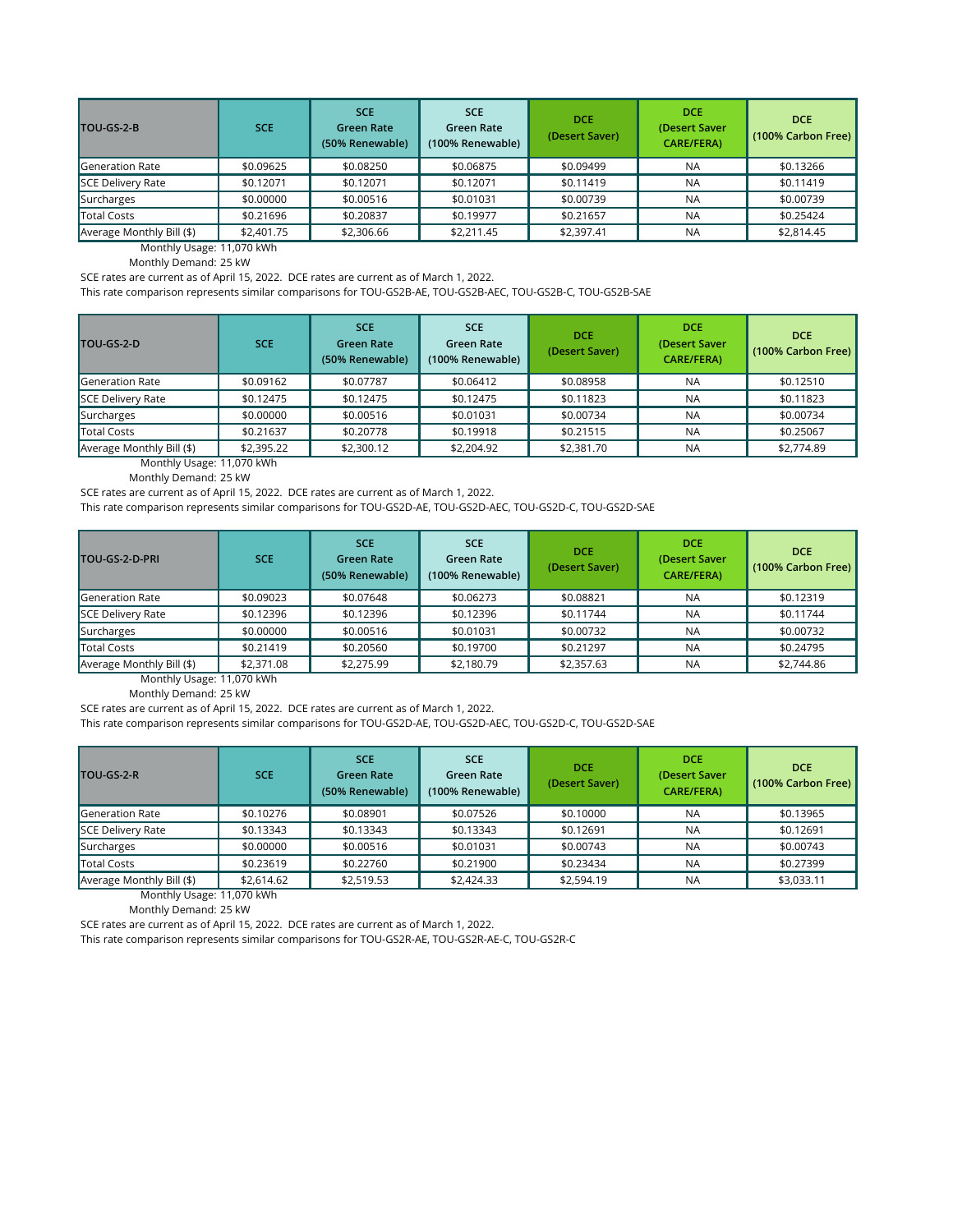Monthly Usage: 87,399 kWh

Monthly Demand: 168 kW

SCE rates are current as of April 15, 2022. DCE rates are current as of March 1, 2022.

This rate comparison represents similar comparisons for TOU-GS3B-AE, TOU-GS3-BAES, TOU-GS3-B-C

Monthly Usage: 87,399 kWh

Monthly Demand: 168 kW

SCE rates are current as of April 15, 2022. DCE rates are current as of March 1, 2022.

This rate comparison represents similar comparisons for TOU-GS3B-AE, TOU-GS3-BAES, TOU-GS3-B-C

| TOU-GS-3-B                | <b>SCE</b>  | <b>SCE</b><br><b>Green Rate</b><br>(50% Renewable) | <b>SCE</b><br><b>Green Rate</b><br>(100% Renewable) | <b>DCE</b><br>(Desert Saver) | <b>DCE</b><br>(Desert Saver<br><b>CARE/FERA)</b> | <b>DCE</b><br>(100% Carbon Free) |
|---------------------------|-------------|----------------------------------------------------|-----------------------------------------------------|------------------------------|--------------------------------------------------|----------------------------------|
| Generation Rate           | \$0.08420   | \$0.07448                                          | \$0.06476                                           | \$0.08292                    | <b>NA</b>                                        | \$0.11580                        |
| <b>SCE Delivery Rate</b>  | \$0.10022   | \$0.10022                                          | \$0.10022                                           | \$0.09370                    | <b>NA</b>                                        | \$0.09370                        |
| Surcharges                | \$0.00000   | \$0.00490                                          | \$0.00979                                           | \$0.00728                    | <b>NA</b>                                        | \$0.00728                        |
| Total Costs               | \$0.18442   | \$0.17960                                          | \$0.17477                                           | \$0.18390                    | <b>NA</b>                                        | \$0.21678                        |
| Average Monthly Bill (\$) | \$16,118.12 | \$15,696.86                                        | \$15,274.72                                         | \$16,072.64                  | <b>NA</b>                                        | \$18,946.54                      |

Monthly Usage: 87,399 kWh

Monthly Demand: 168 kW

SCE rates are current as of April 15, 2022. DCE rates are current as of March 1, 2022.

| TOU-GS-3-B-SUB            | <b>SCE</b>  | <b>SCE</b><br><b>Green Rate</b><br>(50% Renewable) | <b>SCE</b><br><b>Green Rate</b><br>(100% Renewable) | <b>DCE</b><br>(Desert Saver) | <b>DCE</b><br>(Desert Saver<br><b>CARE/FERA)</b> | <b>DCE</b><br>(100% Carbon Free) |
|---------------------------|-------------|----------------------------------------------------|-----------------------------------------------------|------------------------------|--------------------------------------------------|----------------------------------|
| Generation Rate           | \$0.08110   | \$0.07138                                          | \$0.06166                                           | \$0.07987                    | <b>NA</b>                                        | \$0.11154                        |
| SCE Delivery Rate         | \$0.07581   | \$0.07581                                          | \$0.07581                                           | \$0.06929                    | <b>NA</b>                                        | \$0.06929                        |
| Surcharges                | \$0.00000   | \$0.00490                                          | \$0.00979                                           | \$0.00725                    | <b>NA</b>                                        | \$0.00725                        |
| Total Costs               | \$0.15691   | \$0.15209                                          | \$0.14726                                           | \$0.15642                    | <b>NA</b>                                        | \$0.18808                        |
| Average Monthly Bill (\$) | \$13,713.78 | \$13,292.51                                        | \$12,870.38                                         | \$13,670.53                  | <b>NA</b>                                        | \$16,438.43                      |

This rate comparison represents similar comparisons for TOU‐GS3‐D‐C, TOU‐GS3‐D-AES, TOU-GS3-D‐AE

| TOU-GS-3-D                               | <b>SCE</b>  | <b>SCE</b><br><b>Green Rate</b><br>(50% Renewable) | <b>SCE</b><br>Green Rate<br>(100% Renewable) | <b>DCE</b><br>(Desert Saver) | <b>DCE</b><br>(Desert Saver<br><b>CARE/FERA)</b> | <b>DCE</b><br>(100% Carbon Free) |
|------------------------------------------|-------------|----------------------------------------------------|----------------------------------------------|------------------------------|--------------------------------------------------|----------------------------------|
| Generation Rate                          | \$0.08241   | \$0.07269                                          | \$0.06297                                    | \$0.08060                    | <b>NA</b>                                        | \$0.11256                        |
| SCE Delivery Rate                        | \$0.10385   | \$0.10385                                          | \$0.10385                                    | \$0.09733                    | <b>NA</b>                                        | \$0.09733                        |
| Surcharges                               | \$0.00000   | \$0.00490                                          | \$0.00979                                    | \$0.00726                    | <b>NA</b>                                        | \$0.00726                        |
| Total Costs                              | \$0.18626   | \$0.18144                                          | \$0.17661                                    | \$0.18519                    | <b>NA</b>                                        | \$0.21715                        |
| $\blacksquare$ Average Monthly Bill (\$) | \$16,278.94 | \$15,857.67                                        | \$15,435.54                                  | \$16,185.20                  | <b>NA</b>                                        | \$18,978.85                      |

Monthly Usage: 87,399 kWh

Monthly Demand: 168 kW

SCE rates are current as of April 15, 2022. DCE rates are current as of March 1, 2022.

This rate comparison represents similar comparisons for TOU‐GS3‐D‐C, TOU‐GS3‐D-AES, TOU-GS3-D‐AE

| <b>TOU-GS-3-D-PRI</b>     | <b>SCE</b>  | <b>SCE</b><br><b>Green Rate</b><br>(50% Renewable) | <b>SCE</b><br><b>Green Rate</b><br>(100% Renewable) | <b>DCE</b><br>(Desert Saver) | <b>DCE</b><br>(Desert Saver<br><b>CARE/FERA)</b> | <b>DCE</b><br>(100% Carbon Free) |
|---------------------------|-------------|----------------------------------------------------|-----------------------------------------------------|------------------------------|--------------------------------------------------|----------------------------------|
| <b>Generation Rate</b>    | \$0.08107   | \$0.07135                                          | \$0.06163                                           | \$0.07928                    | <b>NA</b>                                        | \$0.11070                        |
| <b>SCE Delivery Rate</b>  | \$0.10313   | \$0.10313                                          | \$0.10313                                           | \$0.09661                    | <b>NA</b>                                        | \$0.09661                        |
| Surcharges                | \$0.00000   | \$0.00490                                          | \$0.00979                                           | \$0.00725                    | <b>NA</b>                                        | \$0.00725                        |
| <b>Total Costs</b>        | \$0.18420   | \$0.17938                                          | \$0.17455                                           | \$0.18314                    | <b>NA</b>                                        | \$0.21456                        |
| Average Monthly Bill (\$) | \$16,098.90 | \$15,677.63                                        | \$15,255.50                                         | \$16,006.08                  | <b>NA</b>                                        | \$18,752.47                      |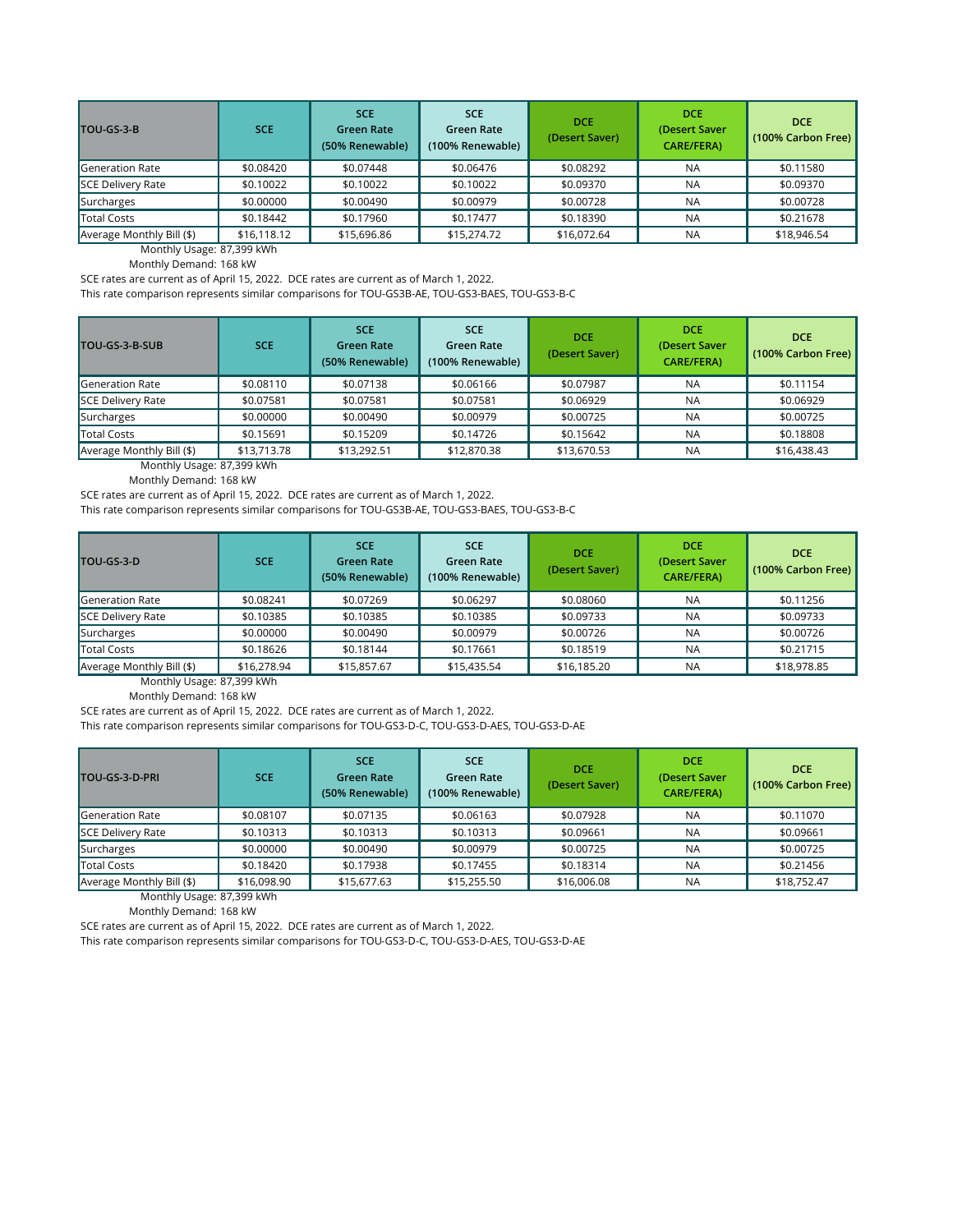Monthly Usage: 87,399 kWh

Monthly Demand: 168 kW

SCE rates are current as of April 15, 2022. DCE rates are current as of March 1, 2022. This rate comparison represents similar comparisons for TOU-GS3-E-AE, TOU-GS3-E-C

Monthly Usage: 87,399 kWh

Monthly Demand: 168 kW

SCE rates are current as of April 15, 2022. DCE rates are current as of March 1, 2022.

This rate comparison represents similar comparisons for TOU-GS3-E-AE, TOU-GS3-E-C

| TOU-GS-3-E                | <b>SCE</b>  | <b>SCE</b><br><b>Green Rate</b><br>(50% Renewable) | <b>SCE</b><br><b>Green Rate</b><br>(100% Renewable) | <b>DCE</b><br>(Desert Saver) | <b>DCE</b><br>(Desert Saver<br><b>CARE/FERA)</b> | <b>DCE</b><br>(100% Carbon Free) |
|---------------------------|-------------|----------------------------------------------------|-----------------------------------------------------|------------------------------|--------------------------------------------------|----------------------------------|
| Generation Rate           | \$0.08893   | \$0.07921                                          | \$0.06949                                           | \$0.08658                    | <b>NA</b>                                        | \$0.12092                        |
| SCE Delivery Rate         | \$0.11631   | \$0.11631                                          | \$0.11631                                           | \$0.10979                    | <b>NA</b>                                        | \$0.10979                        |
| Surcharges                | \$0.00000   | \$0.00490                                          | \$0.00979                                           | \$0.00732                    | <b>NA</b>                                        | \$0.00732                        |
| Total Costs               | \$0.20524   | \$0.20042                                          | \$0.19559                                           | \$0.20369                    | <b>NA</b>                                        | \$0.23802                        |
| Average Monthly Bill (\$) | \$17,937.77 | \$17,516.51                                        | \$17,094.37                                         | \$17,801.95                  | <b>NA</b>                                        | \$20,803.00                      |

Monthly Usage: 87,399 kWh

Monthly Demand: 168 kW

SCE rates are current as of April 15, 2022. DCE rates are current as of March 1, 2022. This rate comparison represents similar comparisons for TOU-GS3R-AE

| TOU-GS-3-E-PRI                           | <b>SCE</b>  | <b>SCE</b><br><b>Green Rate</b><br>(50% Renewable) | <b>SCE</b><br><b>Green Rate</b><br>(100% Renewable) | <b>DCE</b><br>(Desert Saver) | <b>DCE</b><br>(Desert Saver<br><b>CARE/FERA)</b> | <b>DCE</b><br>(100% Carbon Free) |
|------------------------------------------|-------------|----------------------------------------------------|-----------------------------------------------------|------------------------------|--------------------------------------------------|----------------------------------|
| Generation Rate                          | \$0.08746   | \$0.07774                                          | \$0.06802                                           | \$0.08506                    | <b>NA</b>                                        | \$0.11879                        |
| SCE Delivery Rate                        | \$0.11542   | \$0.11542                                          | \$0.11542                                           | \$0.10890                    | <b>NA</b>                                        | \$0.10890                        |
| Surcharges                               | \$0.00000   | \$0.00490                                          | \$0.00979                                           | \$0.00730                    | <b>NA</b>                                        | \$0.00730                        |
| Total Costs                              | \$0.20288   | \$0.19806                                          | \$0.19323                                           | \$0.20126                    | <b>NA</b>                                        | \$0.23500                        |
| $\blacksquare$ Average Monthly Bill (\$) | \$17,731.51 | \$17,310.25                                        | \$16,888.11                                         | \$17,589.98                  | <b>NA</b>                                        | \$20,538.53                      |

| TOU-GS-3-R                | <b>SCE</b>  | <b>SCE</b><br><b>Green Rate</b><br>(50% Renewable) | <b>SCE</b><br><b>Green Rate</b><br>(100% Renewable) | <b>DCE</b><br>(Desert Saver) | <b>DCE</b><br>(Desert Saver<br><b>CARE/FERA)</b> | <b>DCE</b><br>(100% Carbon Free) |
|---------------------------|-------------|----------------------------------------------------|-----------------------------------------------------|------------------------------|--------------------------------------------------|----------------------------------|
| Generation Rate           | \$0.08974   | \$0.08002                                          | \$0.07030                                           | \$0.08772                    | <b>NA</b>                                        | \$0.12251                        |
| SCE Delivery Rate         | \$0.11036   | \$0.11036                                          | \$0.11036                                           | \$0.10384                    | <b>NA</b>                                        | \$0.10384                        |
| Surcharges                | \$0.00000   | \$0.00490                                          | \$0.00979                                           | \$0.00733                    | <b>NA</b>                                        | \$0.00733                        |
| Total Costs               | \$0.20010   | \$0.19528                                          | \$0.19045                                           | \$0.19889                    | <b>NA</b>                                        | \$0.23367                        |
| Average Monthly Bill (\$) | \$17,488.54 | \$17,067.28                                        | \$16,645.14                                         | \$17,382.76                  | <b>NA</b>                                        | \$20,422.87                      |

Monthly Usage: 650,957 kWh

Monthly Demand: 1,023 kW

SCE rates are current as of April 15, 2022. DCE rates are current as of March 1, 2022.

| TOU-8-B-PRI               | <b>SCE</b>   | <b>SCE</b><br><b>Green Rate</b><br>(50% Renewable) | <b>SCE</b><br><b>Green Rate</b><br>(100% Renewable) | <b>DCE</b><br>(Desert Saver) | <b>DCE</b><br>(Desert Saver<br><b>CARE/FERA)</b> | <b>DCE</b><br>(100% Carbon Free) |
|---------------------------|--------------|----------------------------------------------------|-----------------------------------------------------|------------------------------|--------------------------------------------------|----------------------------------|
| Generation Rate           | \$0.07682    | \$0.07284                                          | \$0.06886                                           | \$0.07543                    | <b>NA</b>                                        | \$0.10534                        |
| <b>SCE Delivery Rate</b>  | \$0.08172    | \$0.08172                                          | \$0.08172                                           | \$0.07520                    | <b>NA</b>                                        | \$0.07520                        |
| Surcharges                | \$0.00000    | \$0.00468                                          | \$0.00935                                           | \$0.00721                    | <b>NA</b>                                        | \$0.00721                        |
| Total Costs               | \$0.15854    | \$0.15924                                          | \$0.15993                                           | \$0.15784                    | <b>NA</b>                                        | \$0.18775                        |
| Average Monthly Bill (\$) | \$103,202.72 | \$103,658.39                                       | \$104,107.55                                        | \$102,749.81                 | <b>NA</b>                                        | \$122,217.43                     |

This rate comparison represents similar comparisons for TOU-8-B-APSE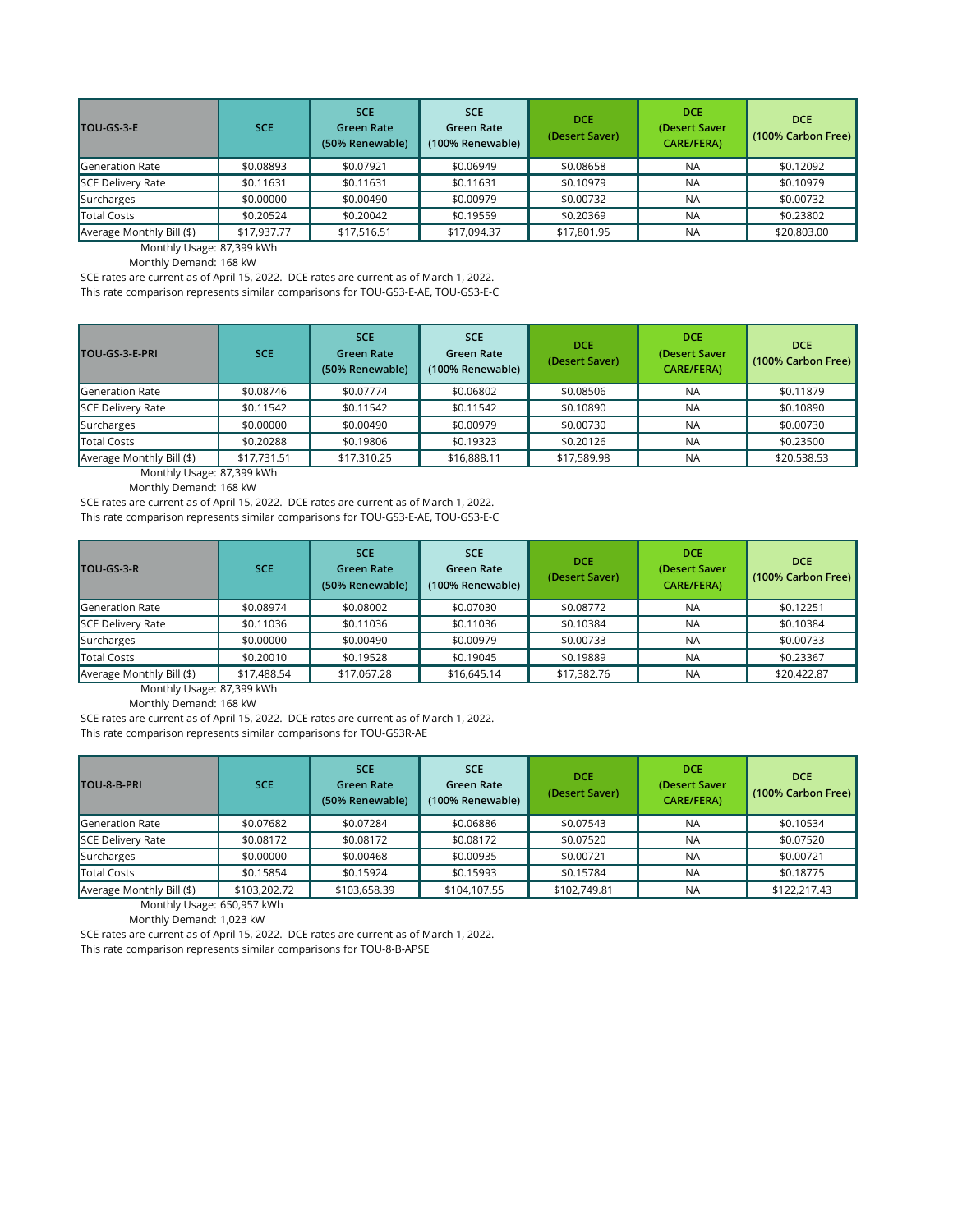Monthly Usage: 650,956 kWh

Monthly Demand: 1,023 kW

SCE rates are current as of April 15, 2022. DCE rates are current as of March 1, 2022. This rate comparison represents similar comparisons for TOU-8-D-APSE

Monthly Usage: 280,200 kWh

Monthly Demand: 493 kW

SCE rates are current as of April 15, 2022. DCE rates are current as of March 1, 2022.

This rate comparison represents similar comparisons for TOU-8-R-APSE

| <b>TOU-8-D-PRI</b>        | <b>SCE</b>   | <b>SCE</b><br><b>Green Rate</b><br>(50% Renewable) | <b>SCE</b><br><b>Green Rate</b><br>(100% Renewable) | <b>DCE</b><br>(Desert Saver) | <b>DCE</b><br>(Desert Saver<br><b>CARE/FERA)</b> | <b>DCE</b><br>(100% Carbon Free) |
|---------------------------|--------------|----------------------------------------------------|-----------------------------------------------------|------------------------------|--------------------------------------------------|----------------------------------|
| Generation Rate           | \$0.07452    | \$0.07054                                          | \$0.06656                                           | \$0.07313                    | <b>NA</b>                                        | \$0.10213                        |
| <b>SCE Delivery Rate</b>  | \$0.08457    | \$0.08457                                          | \$0.08457                                           | \$0.07805                    | <b>NA</b>                                        | \$0.07805                        |
| Surcharges                | \$0.00000    | \$0.00468                                          | \$0.00935                                           | \$0.00719                    | <b>NA</b>                                        | \$0.00719                        |
| <b>Total Costs</b>        | \$0.15909    | \$0.15979                                          | \$0.16048                                           | \$0.15837                    | <b>NA</b>                                        | \$0.18737                        |
| Average Monthly Bill (\$) | \$103,560.59 | \$104,016.26                                       | \$104,465.42                                        | \$103,092.14                 | <b>NA</b>                                        | \$121,972.15                     |

| TOU-8-R-SEC               | <b>SCE</b>  | <b>SCE</b><br><b>Green Rate</b><br>(50% Renewable) | <b>SCE</b><br><b>Green Rate</b><br>(100% Renewable) | <b>DCE</b><br>(Desert Saver) | <b>DCE</b><br>(Desert Saver<br><b>CARE/FERA)</b> | <b>DCE</b><br>(100% Carbon Free) |
|---------------------------|-------------|----------------------------------------------------|-----------------------------------------------------|------------------------------|--------------------------------------------------|----------------------------------|
| <b>Generation Rate</b>    | \$0.08663   | \$0.08038                                          | \$0.07413                                           | \$0.08460                    | <b>NA</b>                                        | \$0.11815                        |
| SCE Delivery Rate         | \$0.10054   | \$0.10054                                          | \$0.10054                                           | \$0.09402                    | <b>NA</b>                                        | \$0.09402                        |
| Surcharges                | \$0.00000   | \$0.00479                                          | \$0.00958                                           | \$0.00730                    | <b>NA</b>                                        | \$0.00730                        |
| Total Costs               | \$0.18717   | \$0.18571                                          | \$0.18425                                           | \$0.18592                    | <b>NA</b>                                        | \$0.21947                        |
| Average Monthly Bill (\$) | \$52,445.03 | \$52,035.94                                        | \$51,626.85                                         | \$52,093.94                  | <b>NA</b>                                        | \$61,494.51                      |

Monthly Usage: 650,957 kWh

Monthly Demand: 1,023 kW

SCE rates are current as of April 15, 2022. DCE rates are current as of March 1, 2022.

| TOU-8-R-PRI               | <b>SCE</b>   | <b>SCE</b><br><b>Green Rate</b><br>(50% Renewable) | <b>SCE</b><br>Green Rate<br>(100% Renewable) | <b>DCE</b><br>(Desert Saver) | <b>DCE</b><br>(Desert Saver<br><b>CARE/FERA)</b> | <b>DCE</b><br>(100% Carbon Free) |
|---------------------------|--------------|----------------------------------------------------|----------------------------------------------|------------------------------|--------------------------------------------------|----------------------------------|
| Generation Rate           | \$0.08139    | \$0.07741                                          | \$0.07343                                    | \$0.07947                    | <b>NA</b>                                        | \$0.11099                        |
| SCE Delivery Rate         | \$0.08871    | \$0.08871                                          | \$0.08871                                    | \$0.08219                    | <b>NA</b>                                        | \$0.08219                        |
| Surcharges                | \$0.00000    | \$0.00468                                          | \$0.00935                                    | \$0.00725                    | <b>NA</b>                                        | \$0.00725                        |
| Total Costs               | \$0.17010    | \$0.17080                                          | \$0.17149                                    | \$0.16891                    | <b>NA</b>                                        | \$0.20043                        |
| Average Monthly Bill (\$) | \$110,727.79 | \$111,183.46                                       | \$111,632.62                                 | \$109,954.78                 | <b>NA</b>                                        | \$130,468.24                     |

This rate comparison represents similar comparisons for TOU-8-R-APSE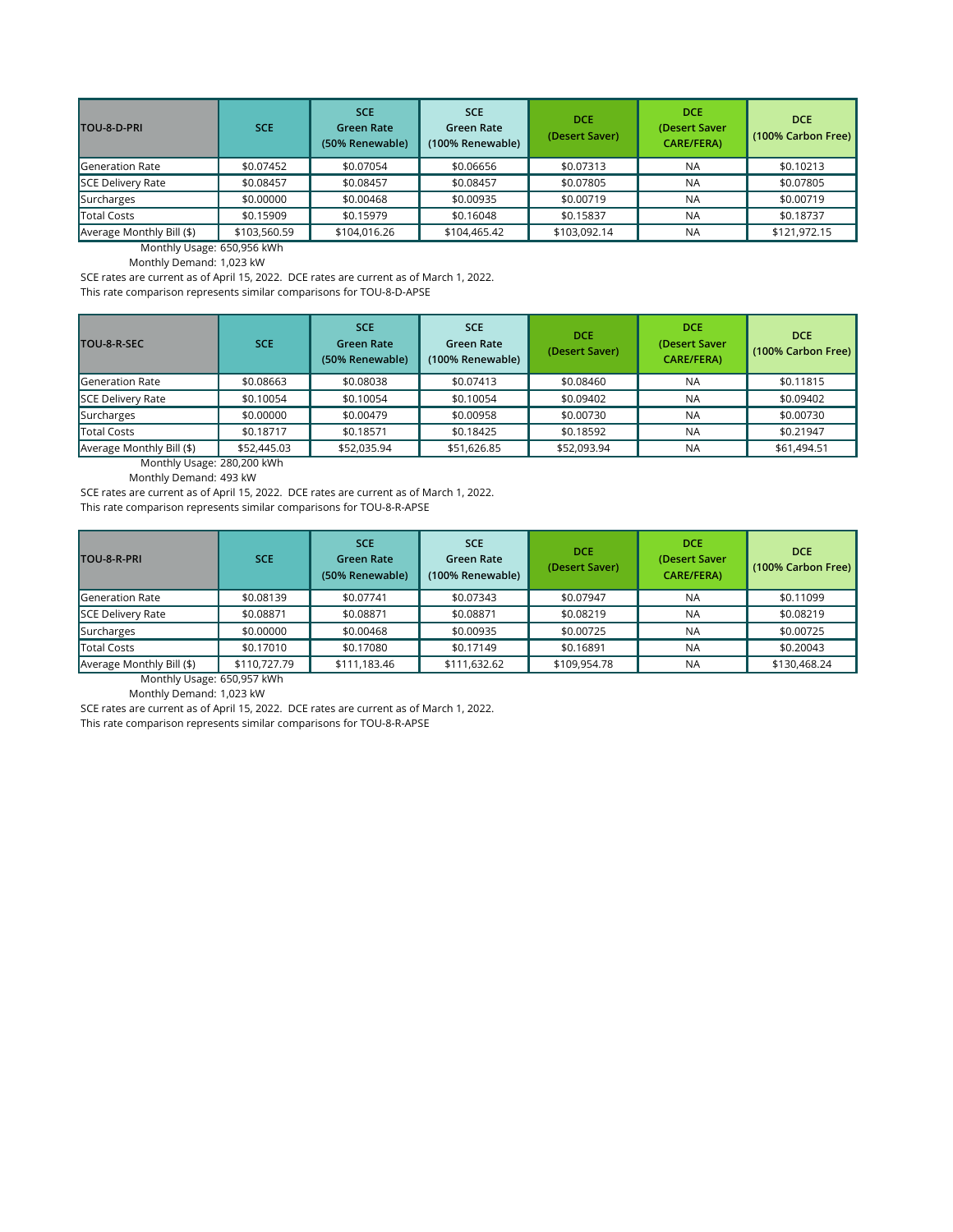### AGRICULTURE AND PUMPING

Monthly Usage: 6,203 kWh

Monthly Demand: 10 kW

SCE rates are current as of April 15, 2022. DCE rates are current as of March 1, 2022.

Monthly Usage: 6,203 kWh

Monthly Demand: 10 kW

SCE rates are current as of April 15, 2022. DCE rates are current as of March 1, 2022.

| TOU-PA-2-A                  | <b>SCE</b> | <b>SCE</b><br><b>Green Rate</b><br>(50% Renewable) | <b>SCE</b><br><b>Green Rate</b><br>(100% Renewable) | <b>DCE</b><br>(Desert Saver) | <b>DCE</b><br>(Desert Saver<br><b>CARE/FERA)</b> | <b>DCE</b><br>(100% Carbon Free) |
|-----------------------------|------------|----------------------------------------------------|-----------------------------------------------------|------------------------------|--------------------------------------------------|----------------------------------|
| <b>I</b> Generation Rate    | \$0.08903  | \$0.07900                                          | \$0.06898                                           | \$0.08650                    | <b>NA</b>                                        | \$0.12080                        |
| <b>SCE Delivery Rate</b>    | \$0.09688  | \$0.09688                                          | \$0.09688                                           | \$0.09036                    | <b>NA</b>                                        | \$0.09036                        |
| Surcharges                  | \$0.00000  | \$0.00480                                          | \$0.00959                                           | \$0.00732                    | <b>NA</b>                                        | \$0.00732                        |
| Total Costs                 | \$0.18591  | \$0.18068                                          | \$0.17545                                           | \$0.18418                    | <b>NA</b>                                        | \$0.21848                        |
| Average Monthly Bill $(\$)$ | \$1,153.20 | \$1,120.76                                         | \$1,088.32                                          | \$1,142.46                   | <b>NA</b>                                        | \$1,355.21                       |

Monthly Usage: 6,203 kWh

Monthly Demand: 10 kW

SCE rates are current as of April 15, 2022. DCE rates are current as of March 1, 2022.

| TOU-PA-2-B                     | <b>SCE</b>                                            | <b>SCE</b><br><b>Green Rate</b><br>(50% Renewable) | <b>SCE</b><br><b>Green Rate</b><br>(100% Renewable) | <b>DCE</b><br>(Desert Saver) | <b>DCE</b><br>(Desert Saver<br><b>CARE/FERA)</b> | <b>DCE</b><br>(100% Carbon Free) |
|--------------------------------|-------------------------------------------------------|----------------------------------------------------|-----------------------------------------------------|------------------------------|--------------------------------------------------|----------------------------------|
| <b>Generation Rate</b>         | \$0.07943                                             | \$0.06940                                          | \$0.05938                                           | \$0.07757                    | <b>NA</b>                                        | \$0.10833                        |
| SCE Delivery Rate              | \$0.07864                                             | \$0.07864                                          | \$0.07864                                           | \$0.07212                    | <b>NA</b>                                        | \$0.07212                        |
| Surcharges                     | \$0.00000                                             | \$0.00480                                          | \$0.00959                                           | \$0.00723                    | <b>NA</b>                                        | \$0.00723                        |
| <b>Total Costs</b>             | \$0.15807                                             | \$0.15284                                          | \$0.14761                                           | \$0.15692                    | <b>NA</b>                                        | \$0.18768                        |
| Average Monthly Bill (\$)<br>. | \$980.51<br>$\sim$ $\sim$ $\sim$ $\sim$ $\sim$ $\sim$ | \$948.07                                           | \$915.62                                            | \$973.39                     | <b>NA</b>                                        | \$1,164.18                       |

| TOU-PA-2-D                | <b>SCE</b> | <b>SCE</b><br><b>Green Rate</b><br>(50% Renewable) | <b>SCE</b><br>Green Rate<br>(100% Renewable) | <b>DCE</b><br>(Desert Saver) | <b>DCE</b><br>(Desert Saver)<br><b>CARE/FERA)</b> | <b>DCE</b><br>(100% Carbon Free) |
|---------------------------|------------|----------------------------------------------------|----------------------------------------------|------------------------------|---------------------------------------------------|----------------------------------|
| Generation Rate           | \$0.07634  | \$0.06631                                          | \$0.05629                                    | \$0.07467                    | <b>NA</b>                                         | \$0.10429                        |
| <b>SCE Delivery Rate</b>  | \$0.08859  | \$0.08859                                          | \$0.08859                                    | \$0.08207                    | <b>NA</b>                                         | \$0.08207                        |
| Surcharges                | \$0.00000  | \$0.00480                                          | \$0.00959                                    | \$0.00720                    | <b>NA</b>                                         | \$0.00720                        |
| Total Costs               | \$0.16493  | \$0.15970                                          | \$0.15447                                    | \$0.16394                    | <b>NA</b>                                         | \$0.19356                        |
| Average Monthly Bill (\$) | \$1,023.06 | \$990.62                                           | \$958.18                                     | \$1,016.94                   | <b>NA</b>                                         | \$1,200.66                       |

Monthly Usage: 6,203 kWh Monthly Demand: 10 kW

SCE rates are current as of April 15, 2022. DCE rates are current as of March 1, 2022.

| <b>TOU-PA-2-D-5TO8</b>                         | <b>SCE</b> | <b>SCE</b><br><b>Green Rate</b><br>(50% Renewable) | <b>SCE</b><br><b>Green Rate</b><br>(100% Renewable) | <b>DCE</b><br>(Desert Saver) | <b>DCE</b><br>(Desert Saver<br><b>CARE/FERA)</b> | <b>DCE</b><br>(100% Carbon Free) |
|------------------------------------------------|------------|----------------------------------------------------|-----------------------------------------------------|------------------------------|--------------------------------------------------|----------------------------------|
| Generation Rate                                | \$0.07738  | \$0.06735                                          | \$0.05733                                           | \$0.07467                    | <b>NA</b>                                        | \$0.10429                        |
| <b>SCE Delivery Rate</b>                       | \$0.08815  | \$0.08815                                          | \$0.08815                                           | \$0.08163                    | <b>NA</b>                                        | \$0.08163                        |
| Surcharges                                     | \$0.00000  | \$0.00480                                          | \$0.00959                                           | \$0.00720                    | <b>NA</b>                                        | \$0.00720                        |
| Total Costs                                    | \$0.16553  | \$0.16030                                          | \$0.15507                                           | \$0.16350                    | <b>NA</b>                                        | \$0.19312                        |
| Average Monthly Bill (\$)<br>$M = -1$ . $\Box$ | \$1,026.78 | \$994.34                                           | \$961.90                                            | \$1,014.21                   | <b>NA</b>                                        | \$1,197.93                       |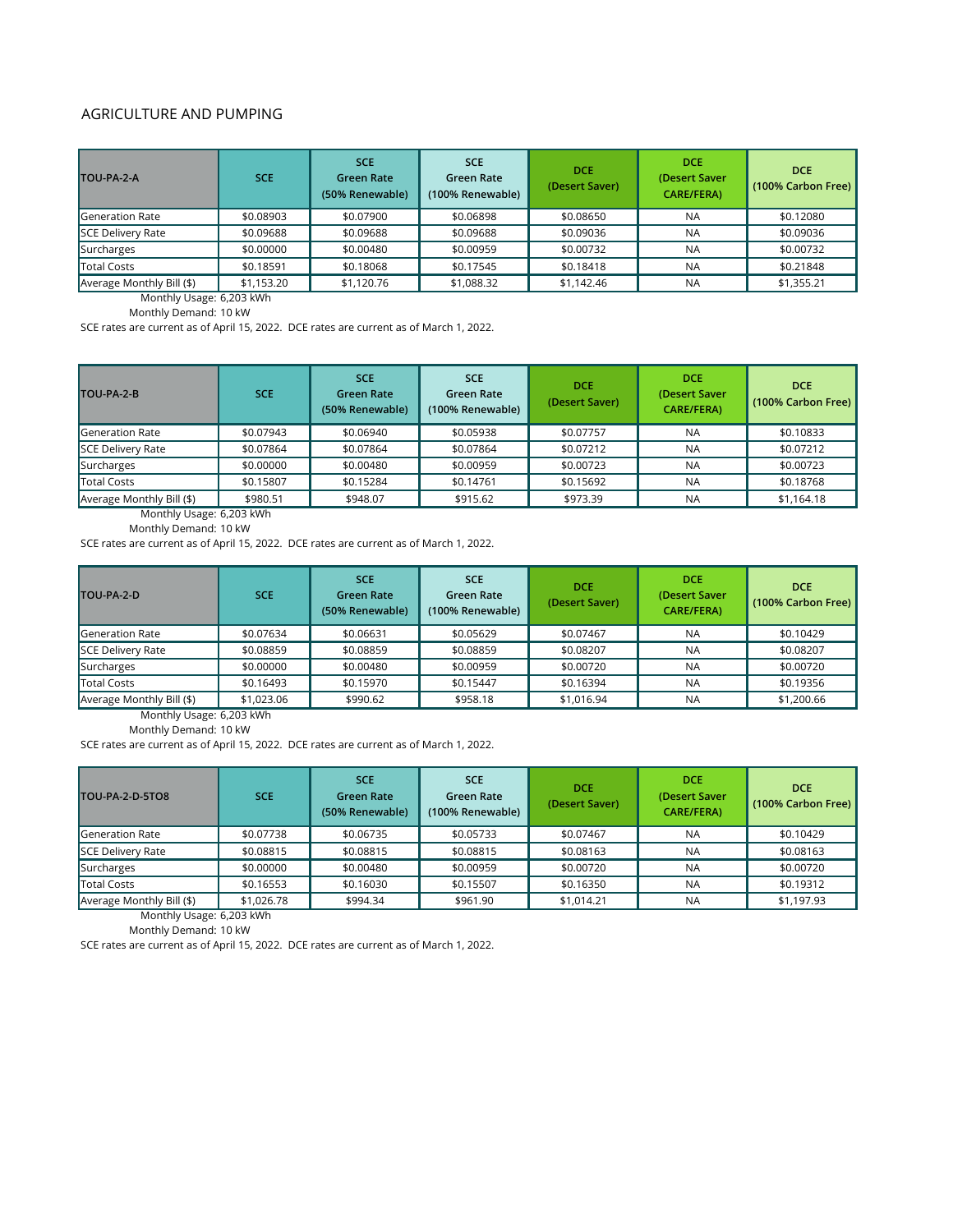Monthly Usage: 6,203 kWh

Monthly Demand: 10 kW

SCE rates are current as of April 15, 2022. DCE rates are current as of March 1, 2022.

Monthly Usage: 6,203 kWh

Monthly Demand: 10 kW

SCE rates are current as of April 15, 2022. DCE rates are current as of March 1, 2022.

| TOU-PA-2-E                | <b>SCE</b> | <b>SCE</b><br><b>Green Rate</b><br>(50% Renewable) | <b>SCE</b><br><b>Green Rate</b><br>(100% Renewable) | <b>DCE</b><br>(Desert Saver) | <b>DCE</b><br>(Desert Saver<br><b>CARE/FERA)</b> | <b>DCE</b><br>(100% Carbon Free) |
|---------------------------|------------|----------------------------------------------------|-----------------------------------------------------|------------------------------|--------------------------------------------------|----------------------------------|
| Generation Rate           | \$0.08939  | \$0.07936                                          | \$0.06934                                           | \$0.08719                    | <b>NA</b>                                        | \$0.12177                        |
| SCE Delivery Rate         | \$0.09649  | \$0.09649                                          | \$0.09649                                           | \$0.08997                    | <b>NA</b>                                        | \$0.08997                        |
| Surcharges                | \$0.00000  | \$0.00480                                          | \$0.00959                                           | \$0.00732                    | <b>NA</b>                                        | \$0.00732                        |
| Total Costs               | \$0.18588  | \$0.18065                                          | \$0.17542                                           | \$0.18448                    | <b>NA</b>                                        | \$0.21906                        |
| Average Monthly Bill (\$) | \$1,153.01 | \$1,120.57                                         | \$1,088.13                                          | \$1,144.35                   | <b>NA</b>                                        | \$1,358.84                       |

Monthly Usage: 74,184 kWh

Monthly Demand: 115 kW

SCE rates are current as of April 15, 2022. DCE rates are current as of March 1, 2022.

| TOU-PA-2-E-5TO8                | <b>SCE</b>                            | <b>SCE</b><br><b>Green Rate</b><br>(50% Renewable) | <b>SCE</b><br><b>Green Rate</b><br>(100% Renewable) | <b>DCE</b><br>(Desert Saver) | <b>DCE</b><br>(Desert Saver<br><b>CARE/FERA)</b> | <b>DCE</b><br>(100% Carbon Free) |
|--------------------------------|---------------------------------------|----------------------------------------------------|-----------------------------------------------------|------------------------------|--------------------------------------------------|----------------------------------|
| <b>I</b> Generation Rate       | \$0.09004                             | \$0.08001                                          | \$0.06999                                           | \$0.08719                    | <b>NA</b>                                        | \$0.12177                        |
| <b>SCE Delivery Rate</b>       | \$0.09679                             | \$0.09679                                          | \$0.09679                                           | \$0.09027                    | <b>NA</b>                                        | \$0.09027                        |
| Surcharges                     | \$0.00000                             | \$0.00480                                          | \$0.00959                                           | \$0.00732                    | <b>NA</b>                                        | \$0.00732                        |
| Total Costs                    | \$0.18683                             | \$0.18160                                          | \$0.17637                                           | \$0.18478                    | <b>NA</b>                                        | \$0.21936                        |
| Average Monthly Bill (\$)<br>. | \$1,158.91<br>$- - - - - - - - - - -$ | \$1,126.46                                         | \$1,094.02                                          | \$1,146.21                   | <b>NA</b>                                        | \$1,360.70                       |

| TOU-PA-3-A                | <b>SCE</b>  | <b>SCE</b><br><b>Green Rate</b><br>(50% Renewable) | <b>SCE</b><br>Green Rate<br>(100% Renewable) | <b>DCE</b><br>(Desert Saver) | <b>DCE</b><br>(Desert Saver<br><b>CARE/FERA)</b> | <b>DCE</b><br>(100% Carbon Free) |
|---------------------------|-------------|----------------------------------------------------|----------------------------------------------|------------------------------|--------------------------------------------------|----------------------------------|
| Generation Rate           | \$0.07785   | \$0.07583                                          | \$0.07381                                    | \$0.07562                    | <b>NA</b>                                        | \$0.10562                        |
| SCE Delivery Rate         | \$0.08447   | \$0.08447                                          | \$0.08447                                    | \$0.07795                    | <b>NA</b>                                        | \$0.07795                        |
| Surcharges                | \$0.00000   | \$0.00463                                          | \$0.00925                                    | \$0.00721                    | <b>NA</b>                                        | \$0.00721                        |
| Total Costs               | \$0.16232   | \$0.16493                                          | \$0.16753                                    | \$0.16079                    | <b>NA</b>                                        | \$0.19078                        |
| Average Monthly Bill (\$) | \$12,041.55 | \$12,235.17                                        | \$12,428.05                                  | \$11,927.96                  | <b>NA</b>                                        | \$14,152.81                      |

Monthly Usage: 74,184 kWh

| TOU-PA-3-B                | <b>SCE</b>  | <b>SCE</b><br><b>Green Rate</b><br>(50% Renewable) | <b>SCE</b><br><b>Green Rate</b><br>(100% Renewable) | <b>DCE</b><br>(Desert Saver) | <b>DCE</b><br>(Desert Saver<br><b>CARE/FERA)</b> | <b>DCE</b><br>(100% Carbon Free) |
|---------------------------|-------------|----------------------------------------------------|-----------------------------------------------------|------------------------------|--------------------------------------------------|----------------------------------|
| Generation Rate           | \$0.07059   | \$0.06857                                          | \$0.06655                                           | \$0.06913                    | <b>NA</b>                                        | \$0.09654                        |
| <b>SCE Delivery Rate</b>  | \$0.07091   | \$0.07091                                          | \$0.07091                                           | \$0.06439                    | <b>NA</b>                                        | \$0.06439                        |
| Surcharges                | \$0.00000   | \$0.00463                                          | \$0.00925                                           | \$0.00721                    | <b>NA</b>                                        | \$0.00721                        |
| Total Costs               | \$0.14150   | \$0.14411                                          | \$0.14671                                           | \$0.14073                    | <b>NA</b>                                        | \$0.16814                        |
| Average Monthly Bill (\$) | \$10,497.04 | \$10,690.66                                        | \$10,883.53                                         | \$10,439.97                  | ΝA                                               | \$12,473.39                      |

Monthly Demand: 115 kW

SCE rates are current as of April 15, 2022. DCE rates are current as of March 1, 2022.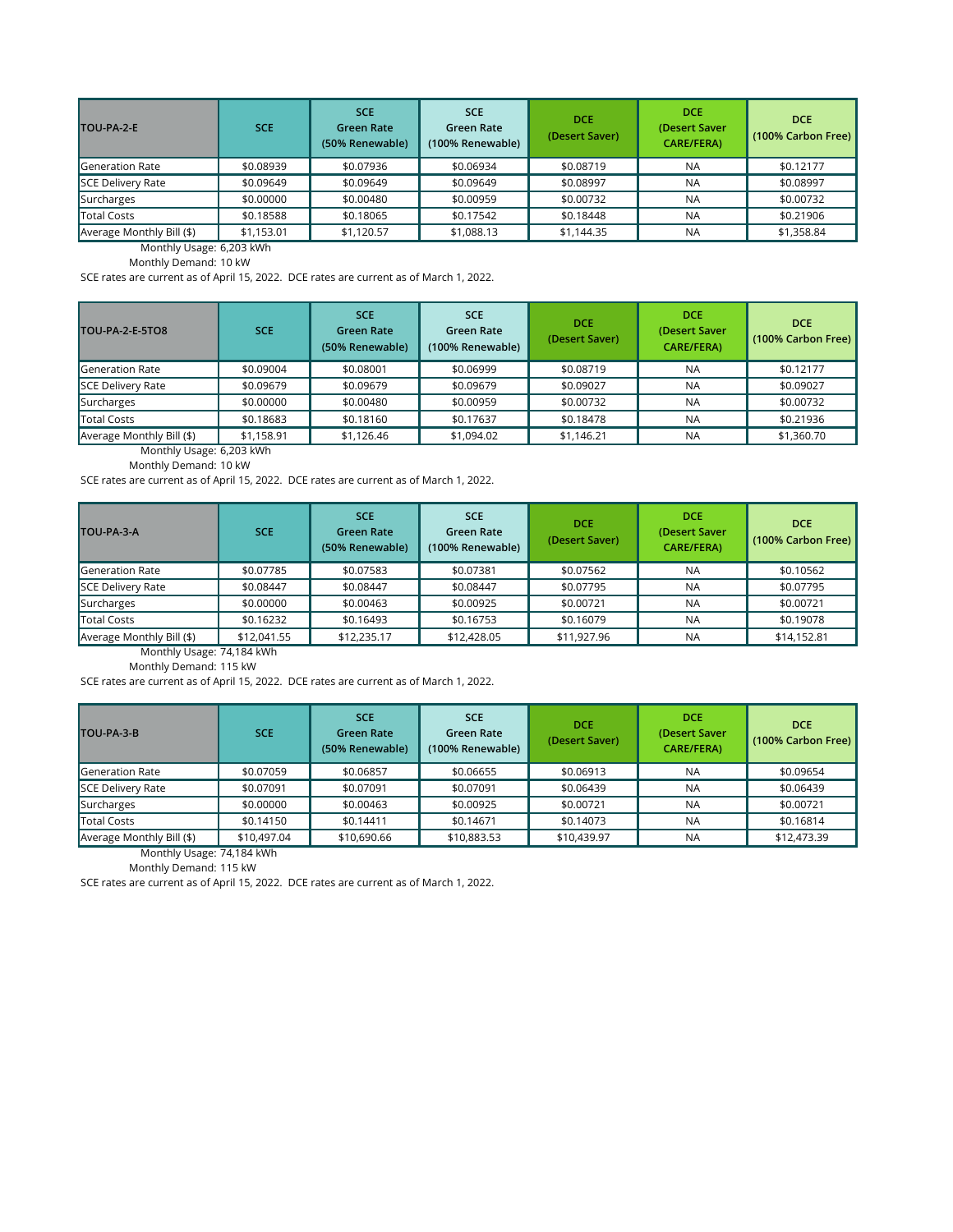Monthly Usage: 74,184 kWh

Monthly Demand: 115 kW

SCE rates are current as of April 15, 2022. DCE rates are current as of March 1, 2022.

Monthly Usage: 74,184 kWh

Monthly Demand: 115 kW

SCE rates are current as of April 15, 2022. DCE rates are current as of March 1, 2022.

| TOU-PA-3-D                               | <b>SCE</b>  | <b>SCE</b><br><b>Green Rate</b><br>(50% Renewable) | <b>SCE</b><br>Green Rate<br>(100% Renewable) | <b>DCE</b><br>(Desert Saver) | <b>DCE</b><br>(Desert Saver<br><b>CARE/FERA)</b> | <b>DCE</b><br>(100% Carbon Free) |
|------------------------------------------|-------------|----------------------------------------------------|----------------------------------------------|------------------------------|--------------------------------------------------|----------------------------------|
| Generation Rate                          | \$0.06895   | \$0.06693                                          | \$0.06491                                    | \$0.06768                    | <b>NA</b>                                        | \$0.09452                        |
| SCE Delivery Rate                        | \$0.07816   | \$0.07816                                          | \$0.07816                                    | \$0.07164                    | <b>NA</b>                                        | \$0.07164                        |
| Surcharges                               | \$0.00000   | \$0.00463                                          | \$0.00925                                    | \$0.00714                    | <b>NA</b>                                        | \$0.00714                        |
| Total Costs                              | \$0.14711   | \$0.14972                                          | \$0.15232                                    | \$0.14646                    | <b>NA</b>                                        | \$0.17330                        |
| $\blacksquare$ Average Monthly Bill (\$) | \$10,913.21 | \$11,106.83                                        | \$11,299.71                                  | \$10,864.96                  | <b>NA</b>                                        | \$12,856.38                      |

Monthly Usage: 74,184 kWh

Monthly Demand: 115 kW

SCE rates are current as of April 15, 2022. DCE rates are current as of March 1, 2022.

| TOU-PA-3-D-5TO8           | <b>SCE</b>  | <b>SCE</b><br><b>Green Rate</b><br>(50% Renewable) | <b>SCE</b><br><b>Green Rate</b><br>(100% Renewable) | <b>DCE</b><br>(Desert Saver) | <b>DCE</b><br>(Desert Saver<br><b>CARE/FERA)</b> | <b>DCE</b><br>(100% Carbon Free) |
|---------------------------|-------------|----------------------------------------------------|-----------------------------------------------------|------------------------------|--------------------------------------------------|----------------------------------|
| <b>Generation Rate</b>    | \$0.06933   | \$0.06731                                          | \$0.06529                                           | \$0.06768                    | <b>NA</b>                                        | \$0.09452                        |
| SCE Delivery Rate         | \$0.07792   | \$0.07792                                          | \$0.07792                                           | \$0.07140                    | <b>NA</b>                                        | \$0.07140                        |
| Surcharges                | \$0.00000   | \$0.00463                                          | \$0.00925                                           | \$0.00714                    | <b>NA</b>                                        | \$0.00714                        |
| Total Costs               | \$0.14725   | \$0.14986                                          | \$0.15246                                           | \$0.14622                    | <b>NA</b>                                        | \$0.17306                        |
| Average Monthly Bill (\$) | \$10,923.59 | \$11,117.21                                        | \$11,310.09                                         | \$10,847.16                  | <b>NA</b>                                        | \$12,838.57                      |

| TOU-PA-3-E                | <b>SCE</b>  | <b>SCE</b><br><b>Green Rate</b><br>(50% Renewable) | <b>SCE</b><br>Green Rate<br>(100% Renewable) | <b>DCE</b><br>(Desert Saver) | <b>DCE</b><br>(Desert Saver<br><b>CARE/FERA)</b> | <b>DCE</b><br>(100% Carbon Free) |
|---------------------------|-------------|----------------------------------------------------|----------------------------------------------|------------------------------|--------------------------------------------------|----------------------------------|
| <b>Generation Rate</b>    | \$0.07819   | \$0.07617                                          | \$0.07415                                    | \$0.07656                    | <b>NA</b>                                        | \$0.10693                        |
| SCE Delivery Rate         | \$0.08385   | \$0.08385                                          | \$0.08385                                    | \$0.07733                    | <b>NA</b>                                        | \$0.07733                        |
| Surcharges                | \$0.00000   | \$0.00463                                          | \$0.00925                                    | \$0.00722                    | <b>NA</b>                                        | \$0.00722                        |
| Total Costs               | \$0.16204   | \$0.16465                                          | \$0.16725                                    | \$0.16112                    | <b>NA</b>                                        | \$0.19148                        |
| Average Monthly Bill (\$) | \$12,020.78 | \$12,214.40                                        | \$12,407.27                                  | \$11,952.32                  | <b>NA</b>                                        | \$14,204.73                      |

Monthly Demand: 115 kW

SCE rates are current as of April 15, 2022. DCE rates are current as of March 1, 2022.

| TOU-PA-3-E-5TO8           | <b>SCE</b>  | <b>SCE</b><br><b>Green Rate</b><br>(50% Renewable) | <b>SCE</b><br><b>Green Rate</b><br>(100% Renewable) | <b>DCE</b><br>(Desert Saver) | <b>DCE</b><br>(Desert Saver<br><b>CARE/FERA)</b> | <b>DCE</b><br>(100% Carbon Free) |
|---------------------------|-------------|----------------------------------------------------|-----------------------------------------------------|------------------------------|--------------------------------------------------|----------------------------------|
| Generation Rate           | \$0.07889   | \$0.07687                                          | \$0.07485                                           | \$0.07656                    | <b>NA</b>                                        | \$0.10693                        |
| SCE Delivery Rate         | \$0.08413   | \$0.08413                                          | \$0.08413                                           | \$0.07761                    | <b>NA</b>                                        | \$0.07761                        |
| Surcharges                | \$0.00000   | \$0.00463                                          | \$0.00925                                           | \$0.00722                    | <b>NA</b>                                        | \$0.00722                        |
| Total Costs               | \$0.16302   | \$0.16563                                          | \$0.16823                                           | \$0.16140                    | <b>NA</b>                                        | \$0.19176                        |
| Average Monthly Bill (\$) | \$12,093.48 | \$12,287.10                                        | \$12,479.97                                         | \$11,973.09                  | <b>NA</b>                                        | \$14,225.50                      |
| Monthly Usage: 74,184 kWh |             |                                                    |                                                     |                              |                                                  |                                  |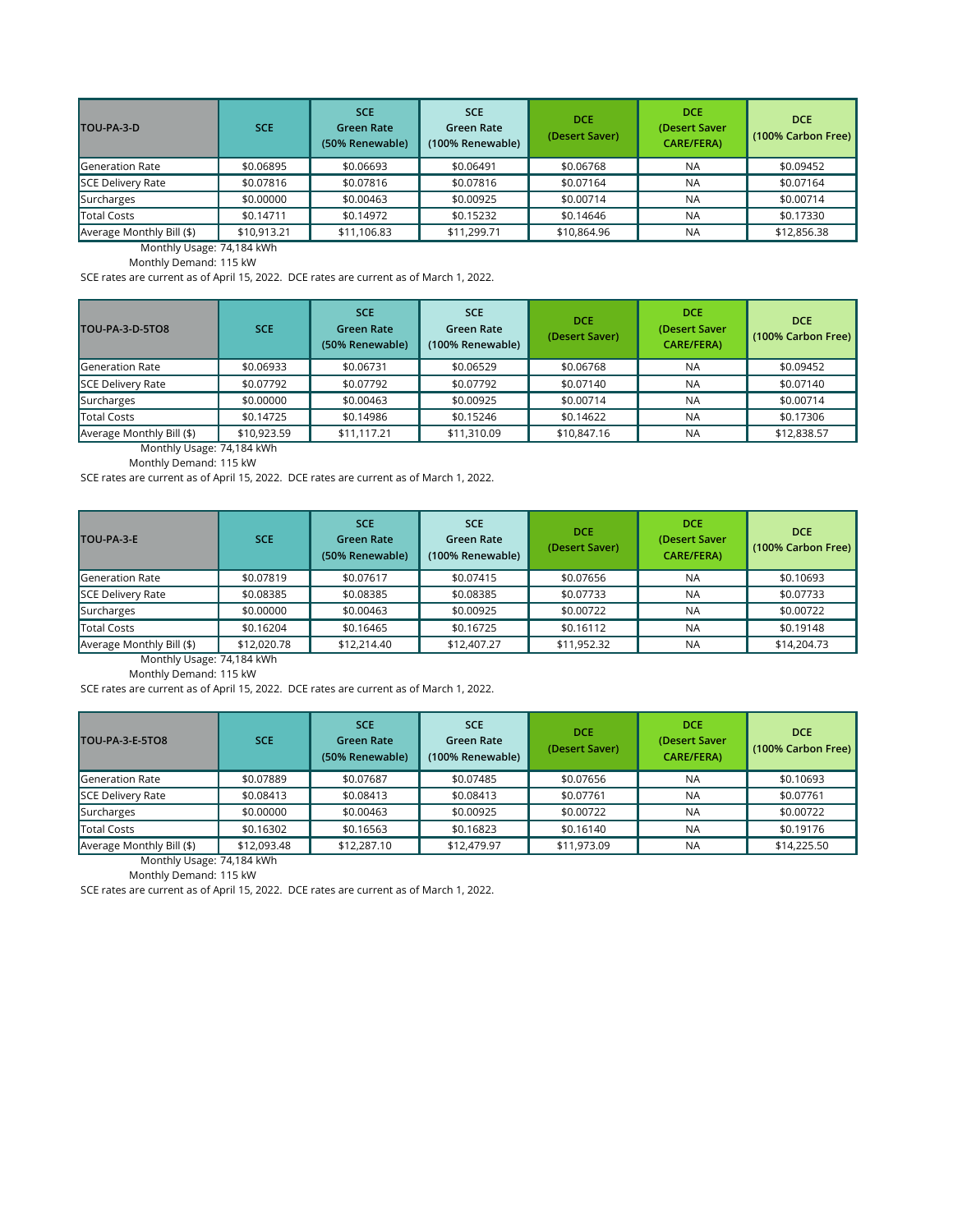# STREET AND OUTDOOR LIGHTING

Monthly Usage: 307 kWh

SCE rates are current as of April 15, 2022. DCE rates are current as of March 1, 2022.

Monthly Usage: 1,413 kWh

SCE rates are current as of April 15, 2022. DCE rates are current as of March 1, 2022.

| $TC-1$                    | <b>SCE</b> | <b>SCE</b><br><b>Green Rate</b><br>(50% Renewable) | <b>SCE</b><br>Green Rate<br>(100% Renewable) | <b>DCE</b><br>(Desert Saver) | <b>DCE</b><br>(Desert Saver<br><b>CARE/FERA)</b> | <b>DCE</b><br>(100% Carbon Free) |
|---------------------------|------------|----------------------------------------------------|----------------------------------------------|------------------------------|--------------------------------------------------|----------------------------------|
| Generation Rate           | \$0.08442  | \$0.07989                                          | \$0.07536                                    | \$0.08281                    | <b>NA</b>                                        | \$0.11565                        |
| SCE Delivery Rate         | \$0.20081  | \$0.20081                                          | \$0.20081                                    | \$0.19429                    | <b>NA</b>                                        | \$0.19429                        |
| Surcharges                | \$0.00000  | \$0.00465                                          | \$0.00930                                    | \$0.00728                    | <b>NA</b>                                        | \$0.00728                        |
| Total Costs               | \$0.28523  | \$0.28535                                          | \$0.28547                                    | \$0.28438                    | <b>NA</b>                                        | \$0.31722                        |
| Average Monthly Bill (\$) | \$87.57    | \$87.60                                            | \$87.64                                      | \$87.31                      | <b>NA</b>                                        | \$97.39                          |

Monthly Usage: 1,413 kWh

SCE rates are current as of April 15, 2022. DCE rates are current as of March 1, 2022.

This rate comparison represents similar comparisons for LS-2-4, LS-2-B

| $LS-1$                    | <b>SCE</b> | <b>SCE</b><br><b>Green Rate</b><br>(50% Renewable) | <b>SCE</b><br>Green Rate<br>(100% Renewable) | <b>DCE</b><br>(Desert Saver) | <b>DCE</b><br>(Desert Saver<br><b>CARE/FERA)</b> | <b>DCE</b><br>(100% Carbon Free) |
|---------------------------|------------|----------------------------------------------------|----------------------------------------------|------------------------------|--------------------------------------------------|----------------------------------|
| Generation Rate           | \$0.05576  | \$0.00000                                          | \$0.00000                                    | \$0.05471                    | <b>NA</b>                                        | \$0.07640                        |
| SCE Delivery Rate         | \$0.11444  | \$0.00000                                          | \$0.00000                                    | \$0.10792                    | <b>NA</b>                                        | \$0.10792                        |
| Surcharges                | \$0.00000  | \$0.00000                                          | \$0.00000                                    | \$0.00702                    | <b>NA</b>                                        | \$0.00702                        |
| Total Costs               | \$0.17020  | \$0.00000                                          | \$0.00000                                    | \$0.16965                    | <b>NA</b>                                        | \$0.19134                        |
| Average Monthly Bill (\$) | \$240.49   | \$0.00                                             | \$0.00                                       | \$239.71                     | <b>NA</b>                                        | \$270.36                         |

| $LS-2$                    | SCE       | <b>SCE</b><br><b>Green Rate</b><br>(50% Renewable) | <b>SCE</b><br>Green Rate<br>(100% Renewable) | <b>DCE</b><br>(Desert Saver) | <b>DCE</b><br>(Desert Saver<br><b>CARE/FERA)</b> | <b>DCE</b><br>(100% Carbon Free) |
|---------------------------|-----------|----------------------------------------------------|----------------------------------------------|------------------------------|--------------------------------------------------|----------------------------------|
| Generation Rate           | \$0.05576 | \$0.00000                                          | \$0.00000                                    | \$0.05471                    | <b>NA</b>                                        | \$0.07640                        |
| SCE Delivery Rate         | \$0.11444 | \$0.00000                                          | \$0.00000                                    | \$0.10792                    | <b>NA</b>                                        | \$0.10792                        |
| Surcharges                | \$0.00000 | \$0.00000                                          | \$0.00000                                    | \$0.00702                    | <b>NA</b>                                        | \$0.00702                        |
| Total Costs               | \$0.17020 | \$0.00000                                          | \$0.00000                                    | \$0.16965                    | <b>NA</b>                                        | \$0.19134                        |
| Average Monthly Bill (\$) | \$240.49  | \$0.00                                             | \$0.00                                       | \$239.71                     | <b>NA</b>                                        | \$270.36                         |

Monthly Usage: 1,413 kWh

SCE rates are current as of April 15, 2022. DCE rates are current as of March 1, 2022.

| $OL-1$                    | SCE       | <b>SCE</b><br><b>Green Rate</b><br>(50% Renewable) | <b>SCE</b><br>Green Rate<br>(100% Renewable) | <b>DCE</b><br>(Desert Saver) | <b>DCE</b><br>(Desert Saver<br><b>CARE/FERA)</b> | <b>DCE</b><br>(100% Carbon Free) |
|---------------------------|-----------|----------------------------------------------------|----------------------------------------------|------------------------------|--------------------------------------------------|----------------------------------|
| Generation Rate           | \$0.05576 | \$0.00000                                          | \$0.00000                                    | \$0.05471                    | <b>NA</b>                                        | \$0.07640                        |
| SCE Delivery Rate         | \$0.11444 | \$0.00000                                          | \$0.00000                                    | \$0.10792                    | <b>NA</b>                                        | \$0.10792                        |
| Surcharges                | \$0.00000 | \$0.00000                                          | \$0.00000                                    | \$0.00702                    | <b>NA</b>                                        | \$0.00702                        |
| Total Costs               | \$0.17020 | \$0.00000                                          | \$0.00000                                    | \$0.16965                    | <b>NA</b>                                        | \$0.19134                        |
| Average Monthly Bill (\$) | \$240.49  | \$0.00                                             | \$0.00                                       | \$239.71                     | <b>NA</b>                                        | \$270.36                         |

This rate comparison represents similar comparisons for OL-1-ALLNITE